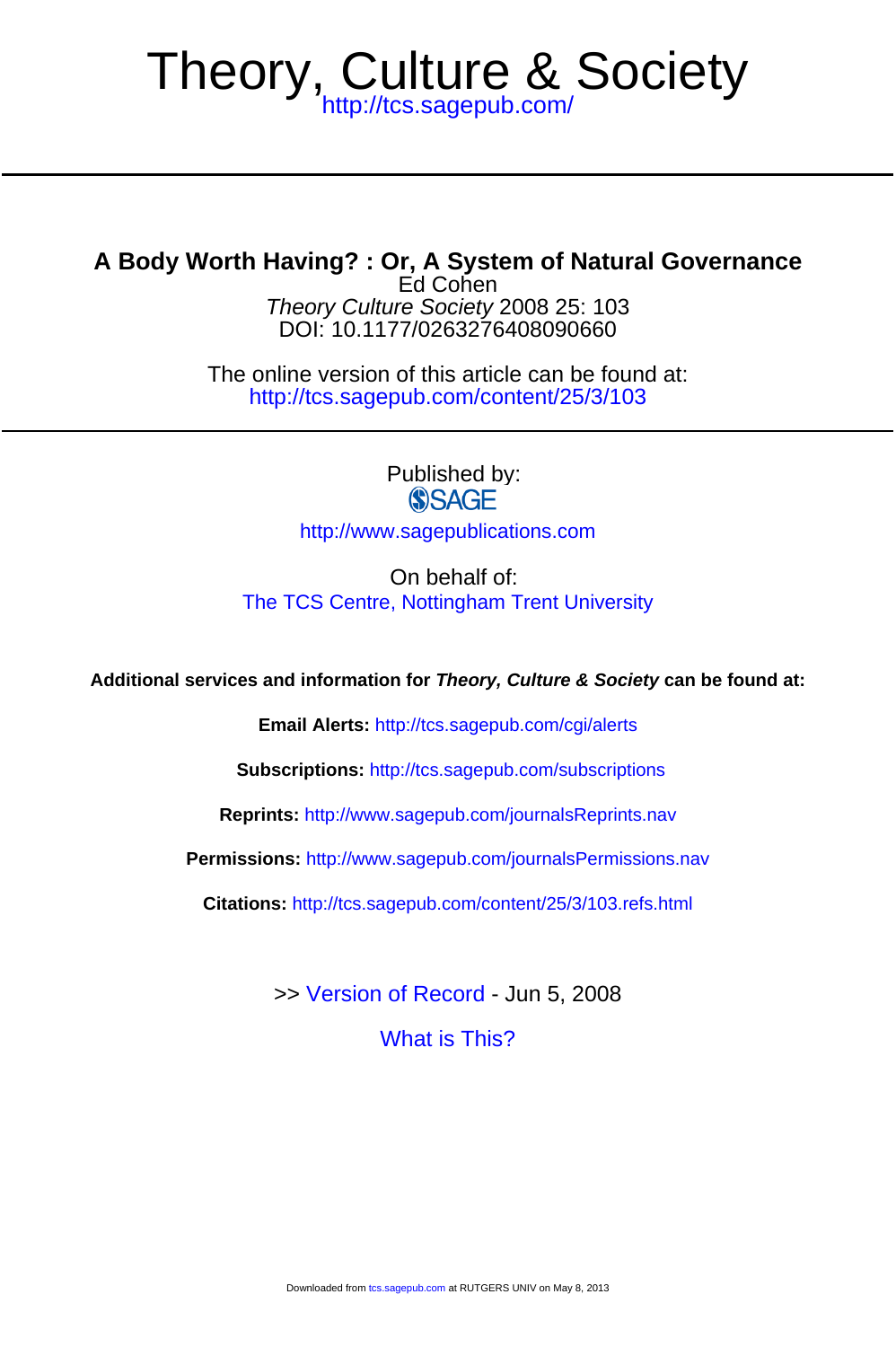# A Body Worth Having? Or, A System of Natural Governance

### *Ed Cohen*

Is the body the vessel which holds the true self locked within it? Is the skin the frontier between 'inside' and 'outside'? What in man is the capsule, and what the encapsulated? (Norbert Elias, *The History of Manners*)

#### **The Body is Not a Defensible Boundary**

When John Locke famously avowed in *The Second Treatise on Government* [1689] that: 'Every Man has a Property in his own Person. This no Body has any right to but himself' (II § 27), he established a philosophical axiom that affirmed the rights of citizens. From the Lockean perspective – a perspective which has profoundly informed much discussion about political and economic rights since then – we enter into the public domain as owners of our bodies and the labor of those bodies and this property-in-ourselves cannot be taken from us without due process of law. Indeed, according to Locke, the right to own property itself derives from this fundamental proprietary self relation: 'though the things of nature are given in common, yet man, by being master of himself, and proprietor of his own person, and the actions or labour of it, had still in himself the great foundation of property' (II § 44). In so far as they incorporate this Lockean perspective, our legal and economic notions of individualism and individual rights (such as the right to property) rest on the premise that as embodied persons we possess ourselves.1 It seems a simple enough formula: *to be* a (legal) person means *to have* a body.2 Starting from this proprietary premise, we derive the most basic concepts that organize our political and economic lives. For example, our prevailing notions of freedom, on the one hand, or wage labor, on the other, both owe their significance to Locke's seminal formulation. Framing our most basic forms of social and personal engagement, these concepts saturate our self-understanding about how we live, both as humans among other humans and as organisms in the world. Indeed, the imaginary

<sup>■</sup> *Theory, Culture & Society* 2008 (SAGE, Los Angeles, London, New Delhi, and Singapore), Vol. 25(3): 103–129 DOI: 10.1177/0263276408090660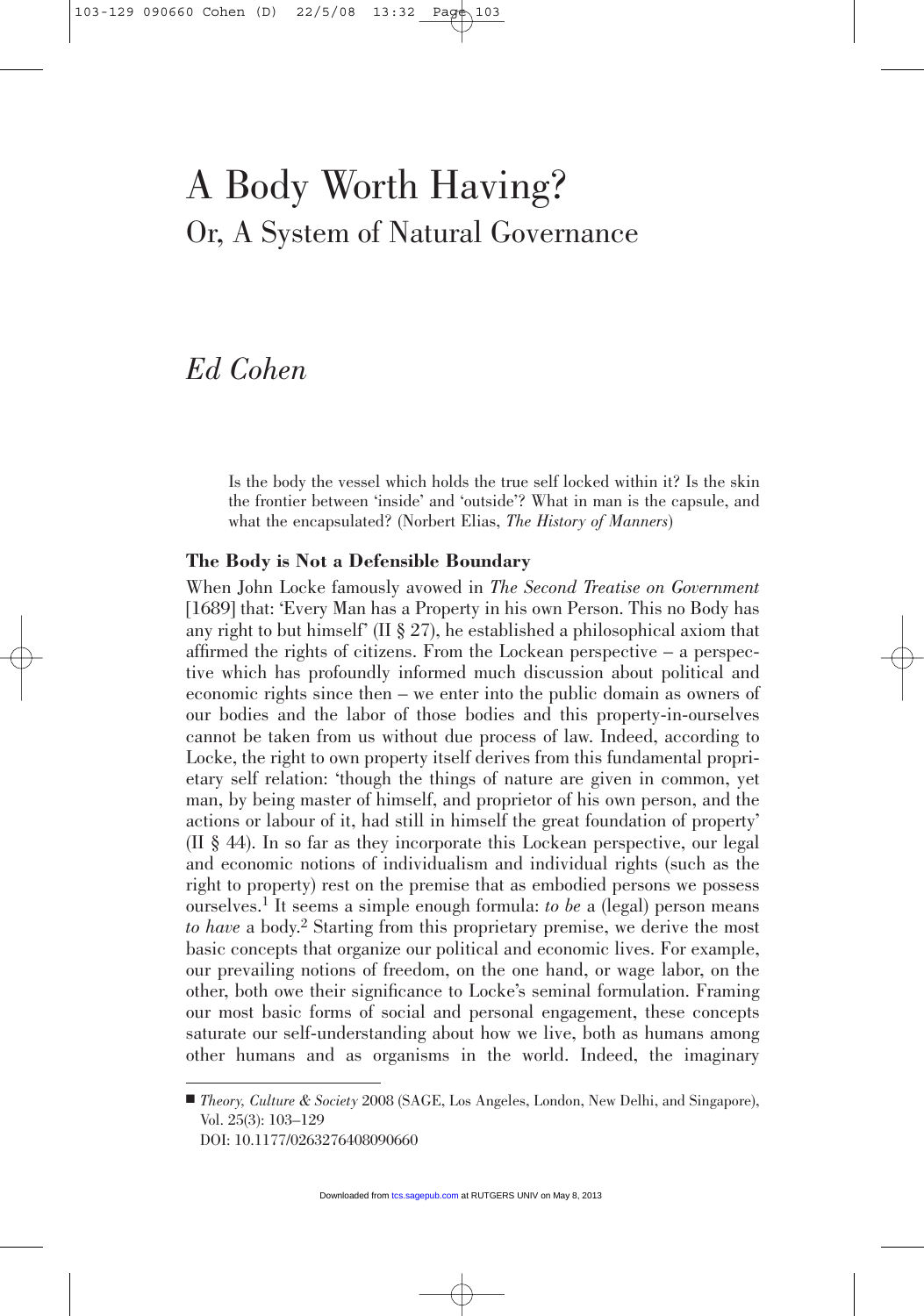equivalence between 'being a person' and 'having a body' has long since passed over into our daily lives, so that 'having a body' now makes us known to ourselves in very immediate and intimate ways.

Quite likely, this being/having a body formula *feels* familiar enough to most of us who live within the ambit of Western political rationality, or indeed Western political ontology.3 Taking care of our bodies has become the cultural equivalent of maintaining our capital. The body is a kind of property that we invest in – psychically and financially – because 'it' gives us back to ourselves. We can exercise 'it', we can liposuction 'it', we can work 'it', we can neglect 'it', because 'it' is ours to control. Conversely, whatever we do, or do not do, with and to 'it' seems to tell us something profoundly true about who we are. If our bodies are fit and 'well defined', we seem healthy, energetic and productive; if our bodies are under- exercised and overweight, we are self-loathing, lazy and depressed. But what exactly do we mean when we say: 'I have a body'? Who or what is this 'I' that 'has' 'a body' anyway? And how and why does this 'having', this possessing, of 'a body' confer legal and psychological personhood on us? Does such bodily possession necessarily define a mode of 'self ownership'? Is distinguishing between the notions of 'being an organism', or even 'being alive', and 'having a body' just a matter of semantics? Or are there pragmatic, bio-political consequences to the ways we construe our vitality and embodiment? Can thinking about 'the body' as a (or even, *the*) matter of 'self possession' tell us something interesting about how 'personhood' informs our lives? After all, what is 'the nature' of 'the body', if it can be possessed in such a manner? And does this proprietary way of thinking exhaust the possibilities for how we can imagine what it means to be an organism, a person, a citizen or a human?

Consider for a moment a rather different way of conceiving embodied personhood: translating the worldview of her native people, the Okanagan First Nations (an indigenous people who claim descent from the lands of western Canada now called British Columbia), for a non-native readership, Jeanette Armstrong, a member of the traditional council of the Penticton Indian band, lyrically describes the Okanagan understanding of 'physical self' (one of the four 'capacities of the self').

Okanagans teach that the body is the Earth itself. Our flesh, our blood, and bones are Earth-body; in all cycles in which Earth moves, so does our body. We are everything that surrounds us, including the vast forces that we only glimpse. If we cannot continue as an individual life form, we dissipate back into the larger self. Our body-mind is extremely knowledgeable in that way. As Okanagans we say the body is sacred. It is the core of our being, which permits the rest of the self to be. It is the great gift of our existence. Our word for *body* literally means 'the land-dreaming capacity'. (1996: 463–4)

Armstrong's translation of the Okanagan sense of 'body' emphasizes characteristics that diverge from the dominant Western understanding of 'having a body'. 'Body', for the Okanagan, derives from and participates in the being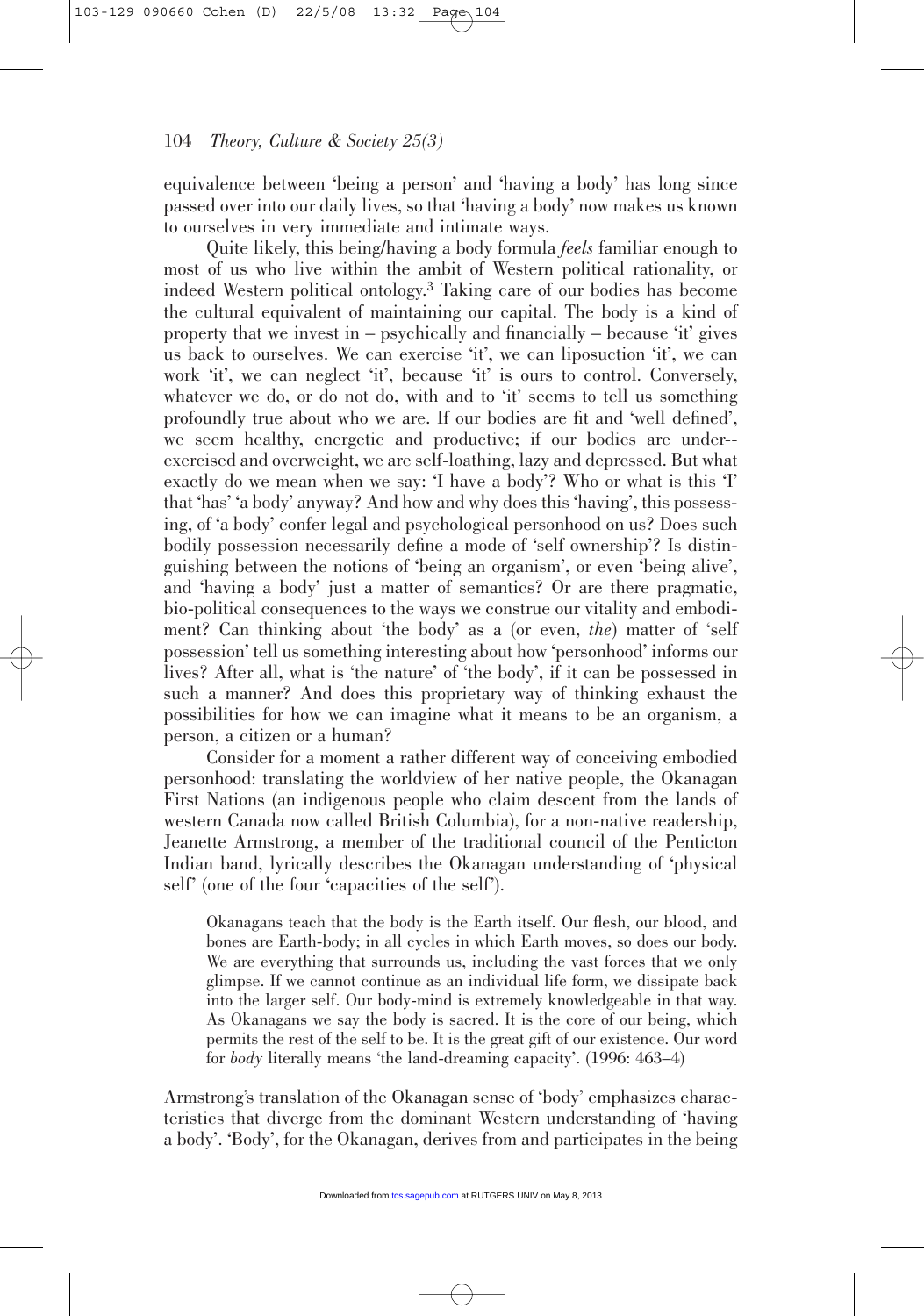(and the well-being) of the planet; in this cosmological ontology we *are*, literally and materially, pieces of the earth. In Armstrong's account, body names a 'capacity' not an object; thus, it evokes a set of potentialities that endure only so long as they are viable, or perhaps 'dreaming'. 'Individual' refers neither to an intrinsic quality of personhood, nor to a way of being a person, but rather specifies a 'form' of aliveness that is both contingent and temporary. 'Body' then does not denominate a possession that we have, but rather embraces 'the great gift of our existence' which we *receive* – perhaps with gratitude – for a limited duration of time.

Lest you think that I am romantically appropriating the Okanagan worldview for my own purposes, let me assure you that this critical assessment does not emerge only from the non-modern domains shaped by indigenous personhood. It also appears, for example, within the consummately Western, high-tech provinces of contemporary bio-science. Theoretical biologist Dorian Sagan has recently elaborated the political implications arising from the recent bio-scientific perception that organisms evolve not just by competition and 'survival of the fittest' but also by cooperation and symbiosis. In this project, he draws on the germinal insights of evolutionary biologist and bacteriologist Lynn Margulis, whose work has radically recast the basic understanding of cellular life, affirming that all nucleated cells represent the successful fusion of two or more bacterial lineages (see Margulis, 1970, 1981; Margulis and Sagan, 1986, 1997, 2002). Sagan describes the multi-cellular organisms that arise from such bacterial combinations as 'chimeras', and notes:

The human body is an architechtonic compilation of millions of agencies of chimerical cells. [. . .] These cells themselves appear to represent the latterday result, the fearful symmetry, of microbal communities so consolidated, so tightly organized, that they have been selected together, one for all and all for one, as societies in the shape of organisms. [. . .] The body can no longer be seen as single and unitary. It is a multiple, even if orchestrated by vicissitudes and harmony over evolutionary time. We are all multiple beings. [. . .] *The body is not one self but a fiction of a self built from a mass of interacting selves*. A body's capacities are literally the result of what it incorporates; the self is not only corporal but corporate. (1992: 368–70)

Here Sagan asks us to refigure the unit of analysis that we take as the foundation of our self conceit. Drawing our attention to the biological complexity that multicellular organisms necessarily incorporate, he calls our attention to the '*fiction*' that we invoke when we apprehend 'the body' as a singularity, which seems to naturalize our status as individuals. Instead, he suggests that we disrupt this modern worldview and embrace a nonmodern perspective, which he labels 'medieval-microcosmic', in order to affirm a fundamentally different political ontology:

We are metametazoans, metazoans whose industrial pollutants, ecological impact, and telecommunications have not only altered the shape of life on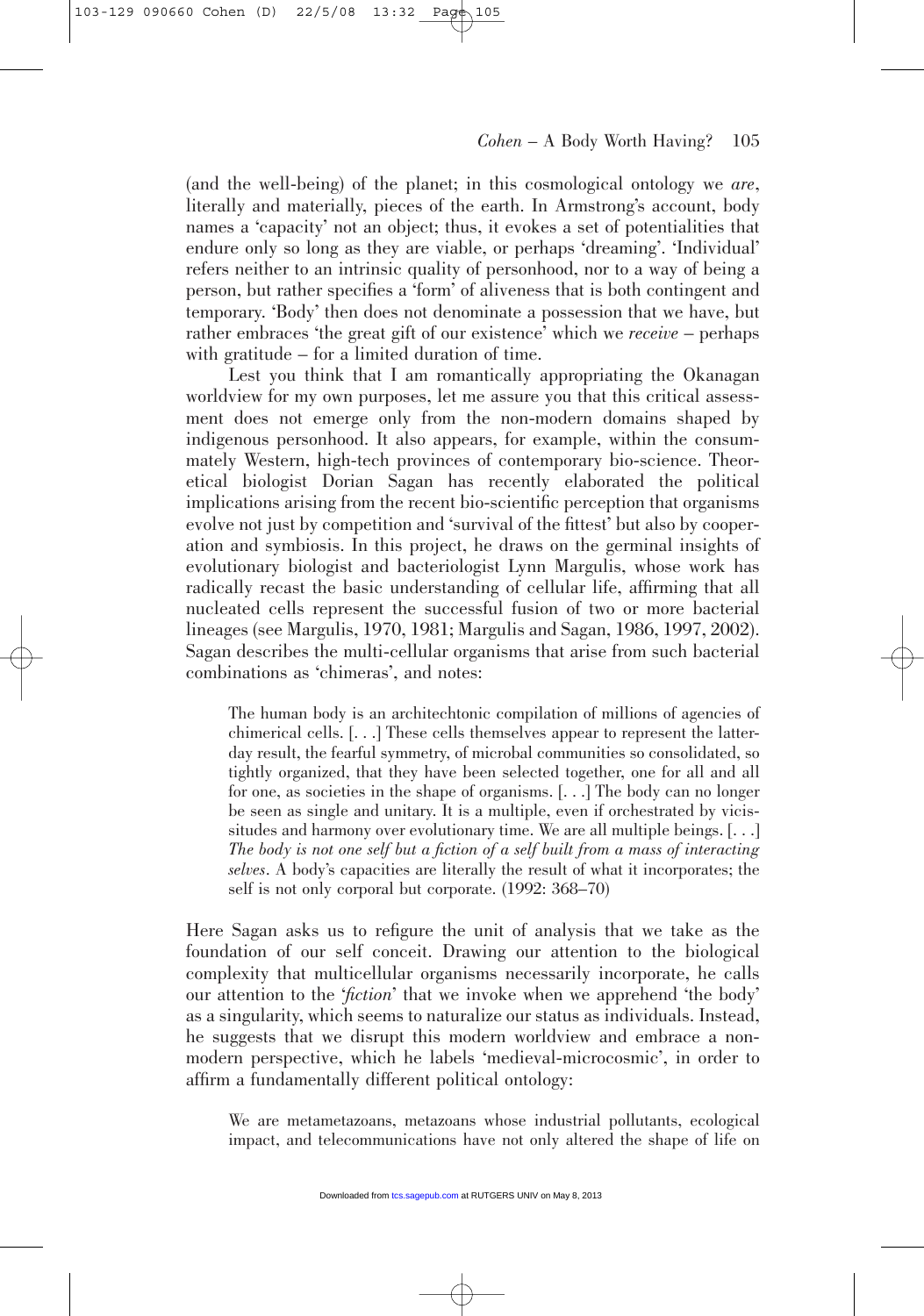Earth but forced us to recognize the environment of life as a totality with shared destiny, as a single, integrated, sensitive, and sensing system. (1992: 380)

Like Donna Haraway (1992) who affirms the 'promise of monsters' as offering a critical ontology that de-stabilizes the anthro-centric hubris of human agency, Sagan challenges our economic, epistemological, psychological and political investments in the singularity of 'the body' in so far as it has come to serve as a metonym for a type of person who can be interpellated as a qualified subject. 'The body', figured as a kind of being that can be 'had' by those who live though the multiple agencies localized within 'it', unconsciously and unwittingly gives shape to the forms of subjectivity and belonging that define the ambit of modernity. Moreover, it does so by situating the modern way of being human that we call liberal personhood within this bodily fiction as if this were its 'natural' home.

I begin my discussion of modern 'liberal' personhood with these two 'non-modern' examples – of which there are obviously myriads – in order to remind us that there is no necessity or inevitability behind our commitment to 'having a body' and its various sequels (including the presumption that 'the worth' of the body defines 'the worth' of the person, the logical and political basis for biologized forms of racism, sexism, homophobia, xenophobia, class oppression, etc.). But even apart from these culturally or theoretically distinct possibilities for conceiving human embodiment, the *logic* which underlies the concept of 'the body' as a thing-to-be-possessed itself may no longer make complete sense. For, if we reflect for a moment on what we actually refer to when we say 'the body' or 'my body' – as in 'my body is totally out of shape' or 'I wish that my body looked like one of those models in the magazines' – we might find that, rather than manifesting a thing-like substantiality, or well-defined appropriability, corporeal being unfolds in time as a concatenation of bio-molecular transformations of matter and energy localized in space. This time-space localization forms both what we call 'a body' and what we call 'a life'. Moreover, such a 'life form' can only exist in contexts that sustain its aliveness, a contextdependence that disturbs any essential distinctions between 'the body' and 'the environment'.4 Hence, we might argue that our common understanding of 'the body' as both formally discrete and politically, socially and/or psychologically fundamental poses something of a paradox: how do evanescent, contingent and continuous processes get construed as a separate and distinct 'individual'?5 And why are we so invested in separation and distinction anyway?

Obviously, such reflections on the context-dependent transitivity of embodiment do not necessarily impugn the 'body-as-property' formula per se. In fact, as we will find below, it was precisely in order to encompass such incessant mutability that Locke founded his notion of 'man' so explicitly on a transitory phenomenon that he called 'the same body'. Nevertheless, in order to imagine the 'sameness' of 'the body', let alone to imagine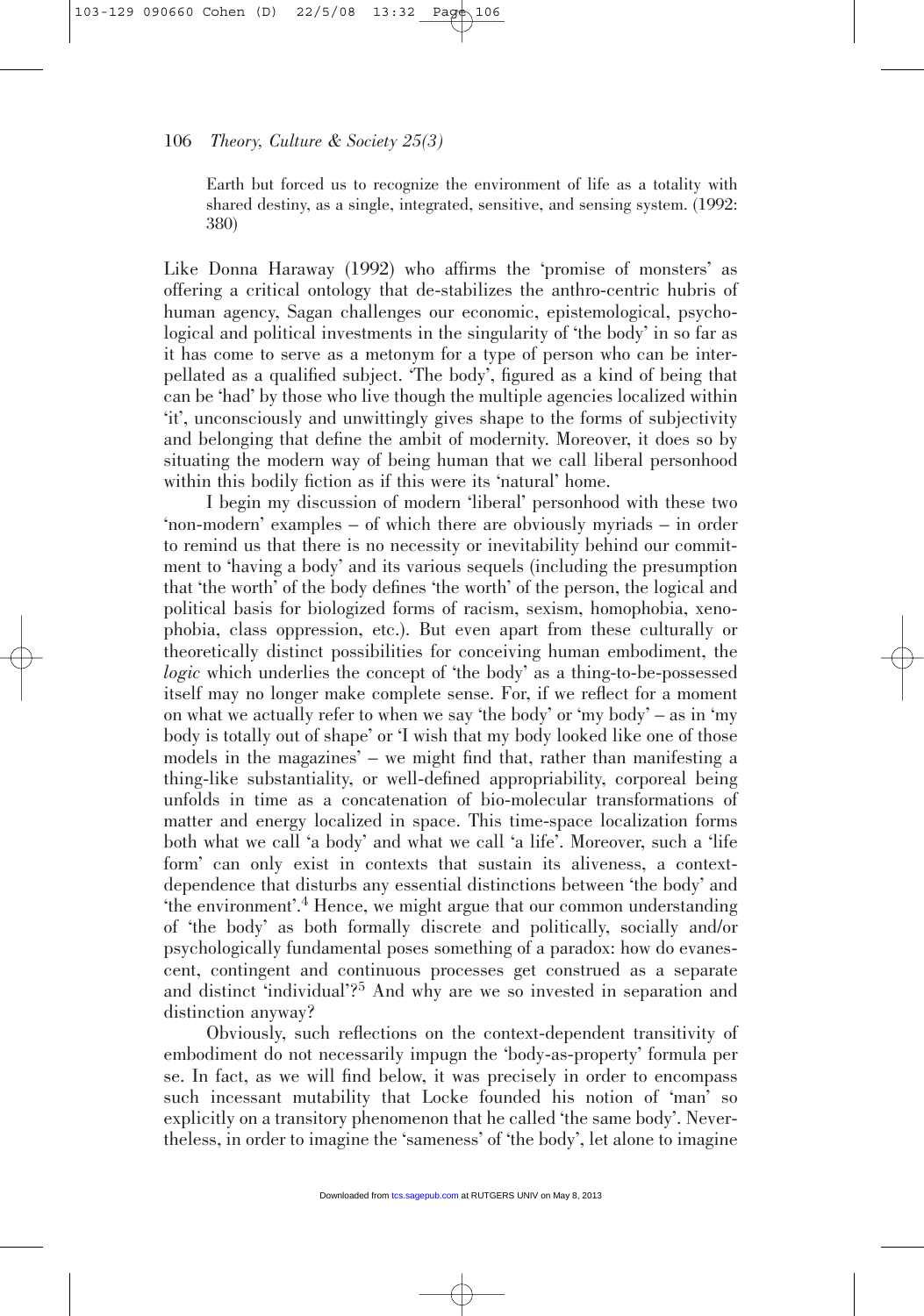'the body' as a thing, a possession or a kind of property, one must first take another conceptual leap and imagine 'the body' as circumscribed within a well-defined perimeter. This boundary condition underlies all acts of appropriation since, in order for property to exist at all, it must be defined. The unbounded or the infinite cannot be owned as such. The basic difference between an expanse of the earth's surface and a 'piece of property' inheres in the imaginary (and yet oh so material) work that first delimits the 'piece' as a coherent, separable part and then distinguishes this piece from all others by assigning its immanent potential to an owner. The boundary that defines land as property does not emerge from the land itself. Rather, it enters the world through a human decision (in the etymological sense of a violent cutting or rending) that renders the particularity of this part of the planet 'ownable', or indeed owned, by conceptually dividing it – both spatially and temporally – from the continuous unfoldings and enfoldings of planetary processes.6

In order for something – or some *thing* – to be someone's – or some *one*'s – property, the boundary that has been drawn around it must be defensible. In 'owning' property, in making it sensible and tangible as our 'own', we lay claim to it though a duration of time. Property ownership necessarily entails a disposition which enables us to act as agents or subjects in relation to whatever we possess for however long we possess it. Property ownership constitutes a form of dominion and dominion manifests a force or power that resists and repels all opposing forces or powers within its domain. If a boundary does not contain the domain within which this force or power – this agency or subjectivity – can freely act, then the distinctiveness of the property is lost. Applying this proprietary principle to 'the body', then, we assume that the absence of the body's well-defined boundary results either in death or servitude.7 All challenges to the boundedness of 'the body' must appear as threatening, if not life-threatening, and must be repelled, even at great cost, since the possibility of peaceful coexistence is foreclosed by the exclusivity that property ownership implies. Thus, we find, underlying the logic which (mis)takes the human body for a kind of property, the assumption that 'the body' forms a defensible boundary. Such proprietary and defensive assumptions take us far from either the Okanagan belief that 'the body is the Earth itself' or Sagan's claim that 'we are metametazoans'. Yet these assumptions circumscribe the world in which we live, in so far as we live 'in' our bodies. So how did we come to dwell in this world? And is this the only possible world that can sustain our lives?

#### *Habeas Corpus***, or Embodying a Ground to Stand On**

During the 17th century, Western Europe was a fairly tumultuous place to live – to say the least. Religious and political conflict immersed much of the continent in wars of one sort or another for much of the period. Transformations wrought by the economic effects of colonialism, as well as by the changes in state policy designed to capitalize (literally) on the new forms of wealth flowing in (or taken) from Africa, Asia and the Americas,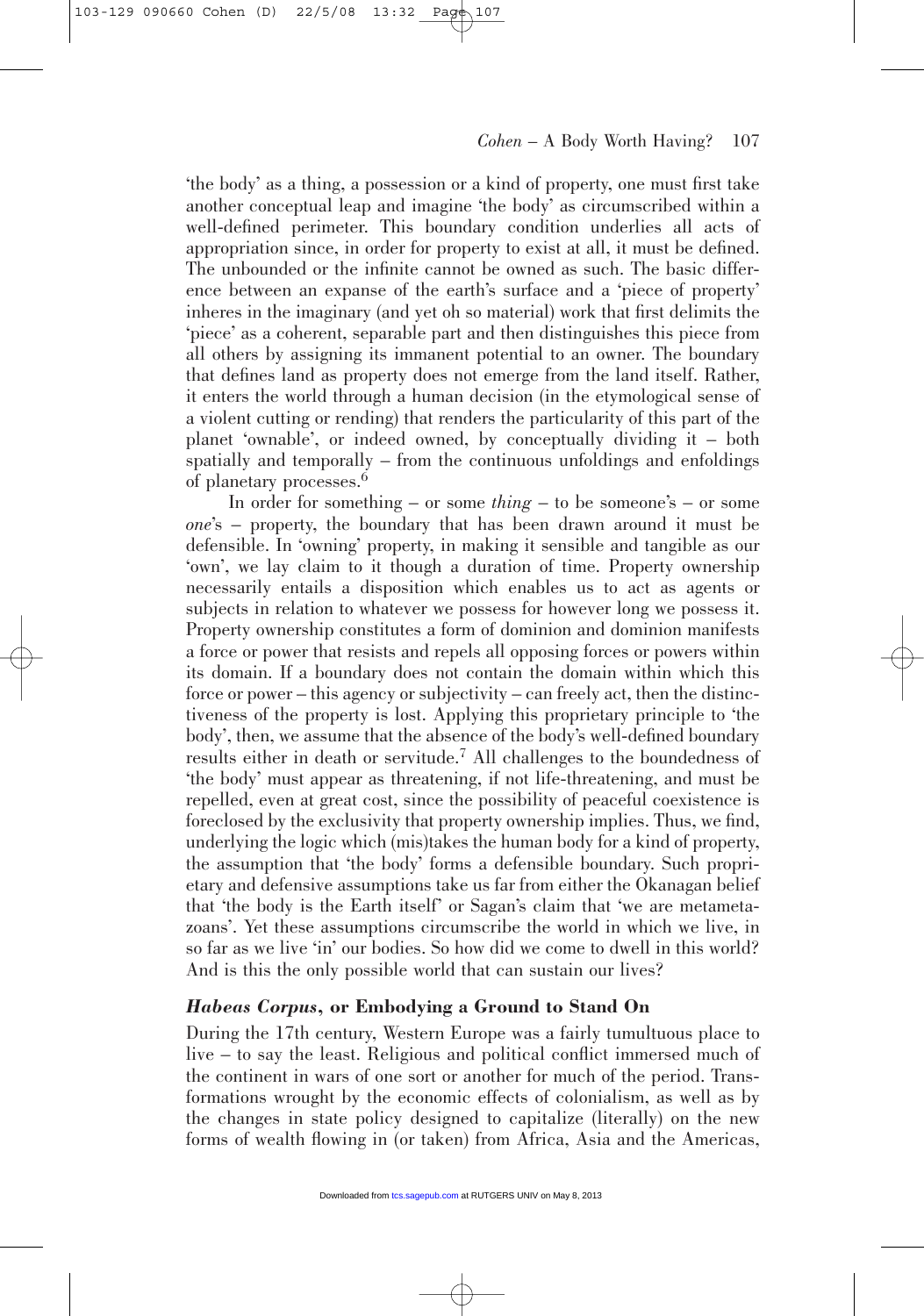gave rise both to new forms of conflict between and to new conflicts within nations. The gradual disaggregation of feudal relations between people and land challenged traditional notions not only of social relations among people but of personhood itself. New classes of citizens began to benefit from the circulation of wealth and to achieve greater social and geographical mobility. Religious dissent, and especially new sects of Protestantism, shifted perceptions about God's place in human lives and hence about the place of humans in the world. These shifts in religious perspective also underwrote challenges to the political legitimacy of the monarchs who previously claimed their authority by divine right. Religiously motivated conceptions of royal prerogative became increasingly untenable in contexts where God's immanence was available to all. Thus, as the rationality of states shifted from political theology to political philosophy, traditional organizations of power and control were challenged if not re-imagined. While the shifts throughout Europe were not synchronous or homogeneous, and indeed took quite divergent paths (as in the cases of England, France and the German states), the processes of political, economic, religious, philosophical and social change instigated widespread reconsiderations of how the world organized itself. Indeed, the names of the thinkers associated with this period (Descartes, Galileo, Leibniz, Newton, Spinoza, Hobbes, Locke, etc.) serve as a convenient shorthand for such radical reconsiderations.

Certainly this summary does little justice to the complex unfolding of events that transpired during the 1600s and early 1700s; nevertheless, it does gesture toward the horizon within which 'the body' came to replace 'the soul' as the founding locus for political subjectivity. The primal scene for this profound imaginary metamorphosis was England. Here in the bloody crucible of civil war and revolution – from the beheading of one king to the expulsion of another and the subsequent importation of a third – coalesced new theories of political allegiance and subjectivity which continue to serve as the basis for political and economic thinking about personhood even today. One such enduring theoretical precipitate was Thomas Hobbes's *Leviathan* (1651), the infamous tome in which Hobbes conjured a political ontology 'geometrically' derived from the physics of 'bodies' (meaning objects with mass) and motion. Following a rigorous path of logical exposition from this initial material premise, Hobbes affirmed what he took to be an indisputable basis for securing the cohesion of the commonwealth. Written on the cusp of the English Civil War (Hobbes fled to Paris after its publication, fearing reprisal from a Parliament that might construe him as a Royalist), the *Leviathan* sought to establish a rational ground for political sovereignty that had no need of divine authority either to assert its legitimacy or to command obedience.8 In fact, though Hobbes nowhere foreswore religion per se,<sup>9</sup> his perspective was perceived to be sufficiently 'god-less' to warrant (almost) his official castigation as an atheist in 1666.10 Grounding his theory of state in a political ontology – or indeed natural philosophy – of bodies, Hobbes's infamous text underwrote the invention of a new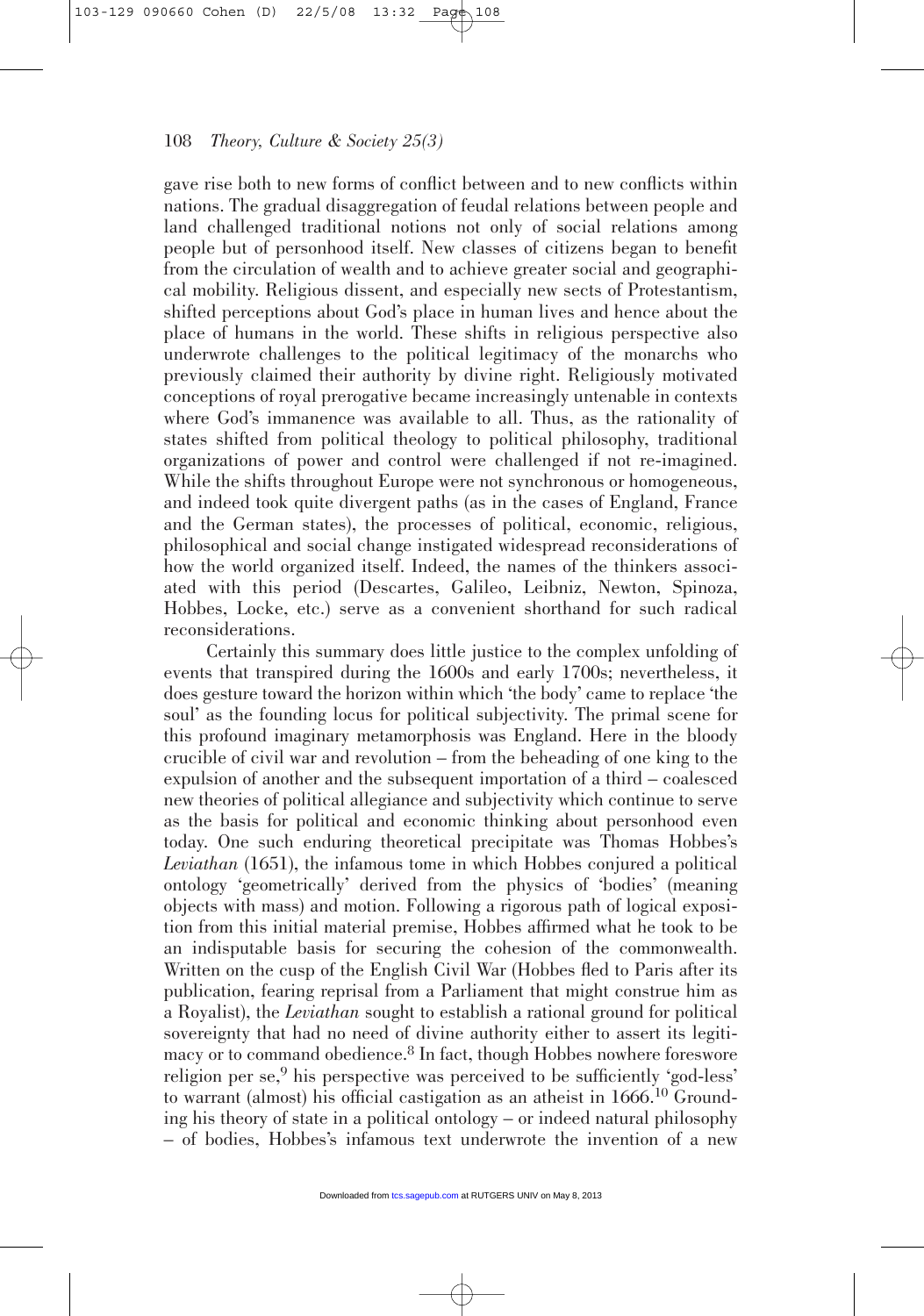secular political imaginary that no longer needed or wanted the divine to sanctify its aims.

The manifestations of this secular rendering of the state or 'commonwealth' reverberated throughout the political and philosophical mutations which transpired during this era. By imagining national cohesion as deriving not from God per se but from 'reason' and 'natural law' (albeit both given by God), Hobbes refigured the 'body politic' as material and immanent rather than immaterial and transcendent. This shift in the political terrain from theology to philosophy, from soul to body, proved to be radical, for it recast politics as a matter *of* human rationality and thus *for* human intervention and change (despite Hobbes's intention to found a polity that was invulnerable to upheavals). Until the mid 17th century, European monarchs claimed, and were largely understood, to derive their authority and sovereignty from divine dispensation. As a consequence of this divine investment, earthly power organized itself vertically – from the top down – flowing out from the God-head onto the crowned heads (by way of the angels and other disembodied beings) and from there down to the various anointed potentates, nobility, gentry and so on, down to the lowliest peasants, women, animals and plants. This explicitly hierarchal ranking, which Arthur Lovejoy (1936) famously described as 'the great chain of being', definitively ordered one's soul according to the 'degree' of one's birth.11 Within this hierarchical ordering, the monarch had an exemplary provenance for he (or rarely she) embodied not just the divinely anointed sovereign, but as such also the nation, its territory, and its people itself. This sacralization of the crowned prince (who was needless to say also a mortal organism) as the incarnation of the body politic produced a peculiar dualistic doctrine that Ernst Kantorowicz (1957) denominated 'the king's two bodies'.12 Within this political theology, the sacred body of the nation cohabited with the mortal body of the sovereign for as long as the monarch's body lived.13

One of the many consequences of this two-body doctrine was that everything in the nation (land, dwellings, moveable wealth, people, livestock, etc.) belonged to the monarch in as much as it was ultimately part of the crowned head's 'corporate body'.14 Yet even if God gave the monarch this proprietary interest as part of his divine investment, historical precedent secured this privilege as well. As Michel Foucault explains, the theory of monarchal possession claimed the crown's proprietorship as a divine *and* a historical right:

When James I told the Star Chamber that kings sat on the Throne of God, he was obviously referring to the theologico-political theory of divine right. But in his view, his divine election – which effectively meant that he owned England – had been prophesied and guaranteed by the Norman victory.... [I]t implied that England had been taken into possession, and that all English lands belonged to the Normans and the leader of the Normans, or in other words, the king. It was insofar as he was the leader of the Normans that the king was effectively the owner or the proprietor of the land of England. (1997: 102)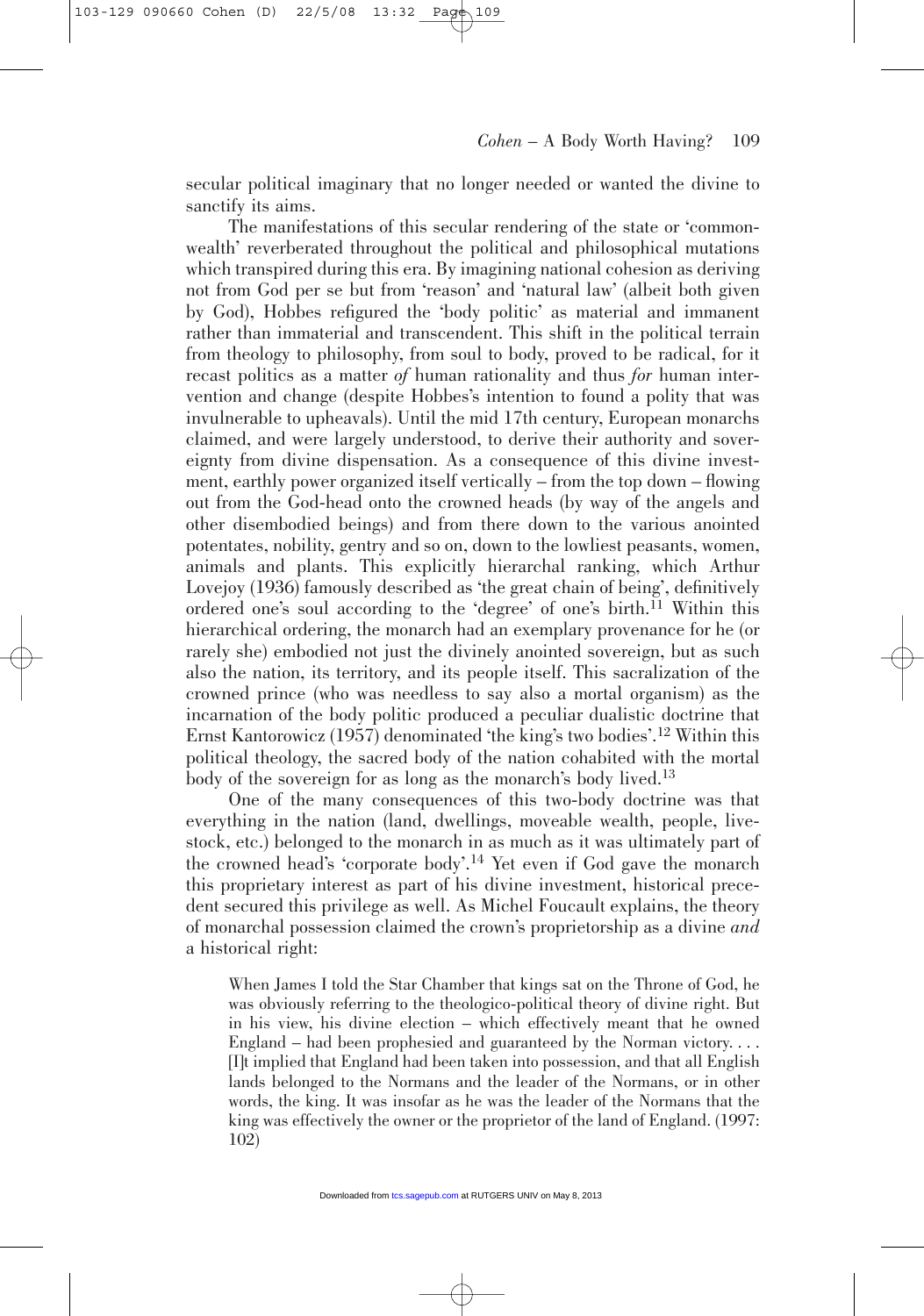Certainly, specific delegations of parts of the realm could be made, so that land, dwellings, wealth, people and animals could be accorded to families and individuals who were then entitled to their various holdings. However, these holdings were ultimately subject to the exercise of royal prerogative (for example, in the forms of taxation, secondment, forced loans, arbitrary imprisonment, punishment, and even execution) and thus not necessarily immune from arbitrary seizure or destruction. James I made this point succinctly to the Houses of Parliament in 1609 when he avowed: 'For to Emperors, or Kings that are Monarchs, their subjects' bodies and goods are due for their defense and maintenance' (in Burgess, 1992: 848). Framed by the theory of divine ordination, the King's claim was extensive and knew few proprietary bounds, not even the bounds of the subjects' bodies. Thus, as Foucault has so graphically characterized it, within this organization of power, the monarch effectively exercised the right 'to take life or let live'  $(1980: 136).$ <sup>15</sup>

Under different monarchs with different understandings of their prerogative, citizens and properties, 'bodies and goods', were more or less imposed upon. Yet the potential assertions of royal prerogative, however benign, always ran athwart the citizen's experiences of freedom. During the 17th century, the descendants of James I – to whom Francis Bacon attributed the aphorism: 'Kings rule by their laws as God did by the laws of nature' (quoted in Milton, 1998: 684) – took an aggressive, if not in fact 'absolutist', perspective on their prerogative. Indeed, the Stuart monarchs appeared to understand the 'absoluteness' of their rule as a 'natural' result of their unique and sovereign ability to (metaphysically and politically) transform legislation passed by Parliament into 'law' (Daly, 1978).16 As a consequence, they often understood themselves *to be* 'the law', or even *above* the law, which was a more contentious proposition altogether. As things turned out, this absolute investment in their paramount legal status did not do much for their longevity, either as monarchs or as people. The execution of Charles I and the expulsion of James II punctuated a century during which various challenges to royal power were made in the name of diverse religious, political, economic and social interests. In the midst of this period of unsettled authority, and in order to establish principles of governance that would mitigate those excesses of royal power which repeatedly catalyzed popular opposition to the crown, legal and political changes redefined some of the fundamental principles of governing.

One of the most enduring of these changes – indeed one whose significance has remained unsurpassed from then until now – was the Habeas Corpus Act of 1679 (Act 31 Chas. II. c. 2). Passed during the reign of Charles II (the monarch restored to power in 1660 after the Cromwellian interregnum that followed the beheading of his father Charles I in 1649), the Habeas Corpus Act installed a principle of limitation on royal or state prerogative that continues to define the legal limits on executive authority today.17 While the basic principle which the Habeas Corpus Act affirmed – namely, that the monarch, though sovereign, was bound by natural and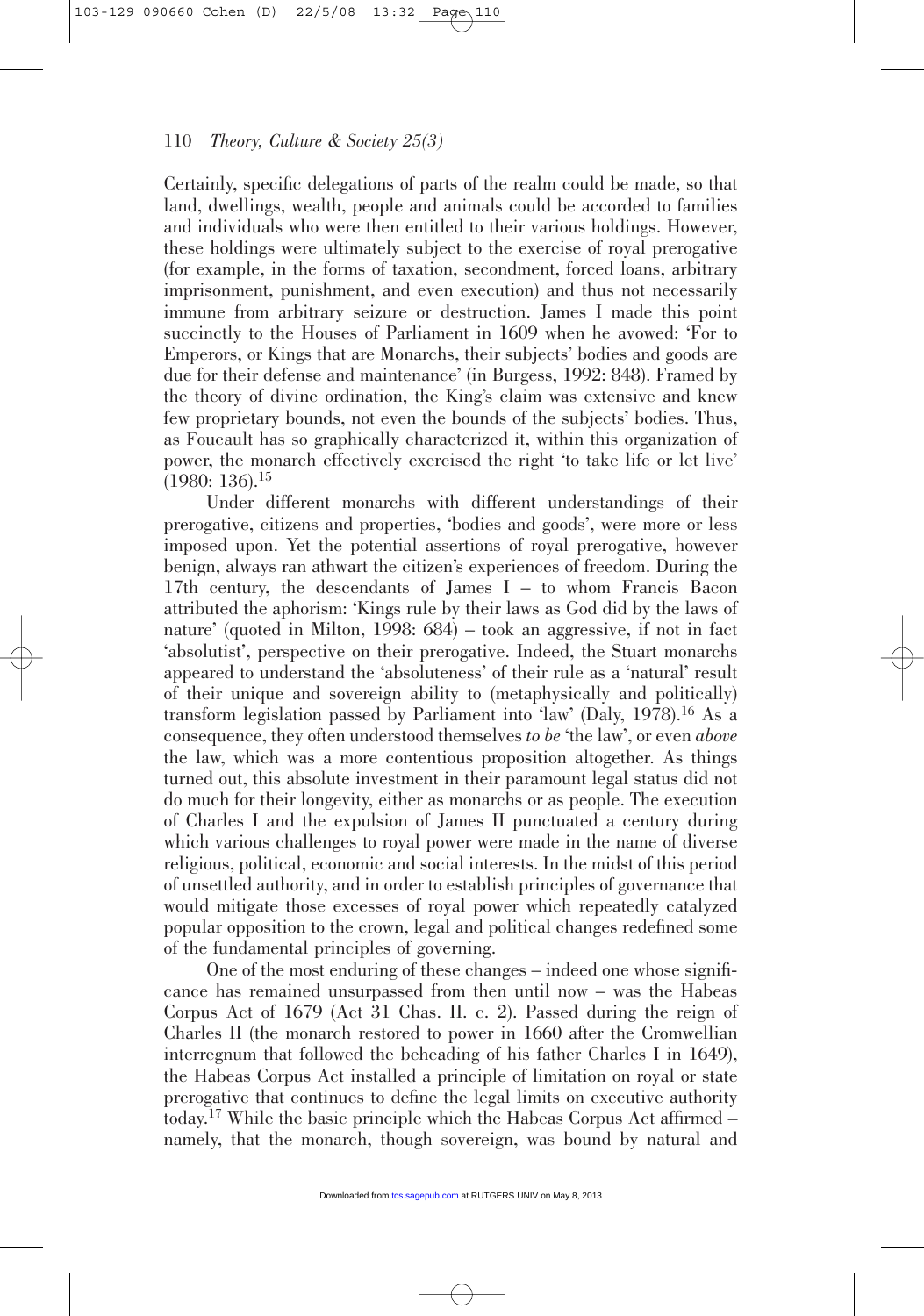common law – had been implicit in English jurisprudence since the signing of the Magna Carta, in practice things were not always so clear.18 Monarchs could circumvent writs of *habeas corpus* by various legal maneuvers, including assertions that the crown held powers of discretionary imprisonment, which seemed to call the whole principle into question (Guy, 1982; Reeve, 1986). During the parliamentary debates leading up to the Civil War, Charles I's disregard for the legal status of English property and persons generated much discussion about whether or not he had abrogated his monarchal responsibility and therefore his monarchal authority (and ultimately his right to his monarchal head). Needless to say, in the wake of the Restoration and Charles II's accession to the throne, there was much less tolerance of the Crown's disregard for the rights accorded by natural and common law. While the details of the passage of the Act are not important here, suffice it to say the general tenor of the discussion affirmed 'the sanctity of the lives, liberties and properties of Englishmen' (Nutting, 1960: 536).19

The central claim of the Habeas Corpus Act is very simple: the executive cannot imprison people unless it can show that it has a lawful reason to do so. In order to ensure this legal protection against unlawful imprisonment, a prisoner can obtain a writ of *Habeas Corpus ad subjiciendum* which the responsible authorities must answer by bringing the detained person before a court where the case for detention can be heard.20 As the Act states:

That wheresoever any person or persons shall bring any *habeas corpus* directed unto any sheriff or sheriffs, gaoler, minister, or other person whatsoever, for any person in his or their custody . . . the said officer or officers, his or their under-officers or deputies, shall within three days after the service thereof . . . bring or cause to be brought the body of the party so committed or restrained, into or before the lord chancellor, or lord keeper of that great seal of England for the time being, or the judges, or the barons of the said court from which the said writ shall issue . . .21

Here, the presentation of 'the body of the party so committed or restrained' in court establishes the limits of the executive function of government. The legal formulation *Habeas Corpus ad subjiciendum* addresses itself (albeit deferentially in the present subjunctive) to the Crown's representative or agent as a competing form of subjection. Literally *Habeas Corpus ad subjiciendum* translates as: 'You may/should have the body for submitting'.22 This 'submitting' renders 'the body' as the limit of the monarch's power to exercise its authority legally over its subjects. Upon receiving a valid writ, whosoever 'has' 'the body' must present 'the body of the party' to the court in order to allow the court to exercise its legal jurisdiction, which is in fact the jurisdiction of 'the law' per se. Under this doctrine, 'the body' appears as both a natural and a legal metonym for 'the person' that inscribes a judicial limit to the Crown's exercise of violence on its subjects. 'The body', in this formulation, is decisive precisely because it marks a 'natural' or 'immanent' locus of resistance to the divine and transcendent assertions of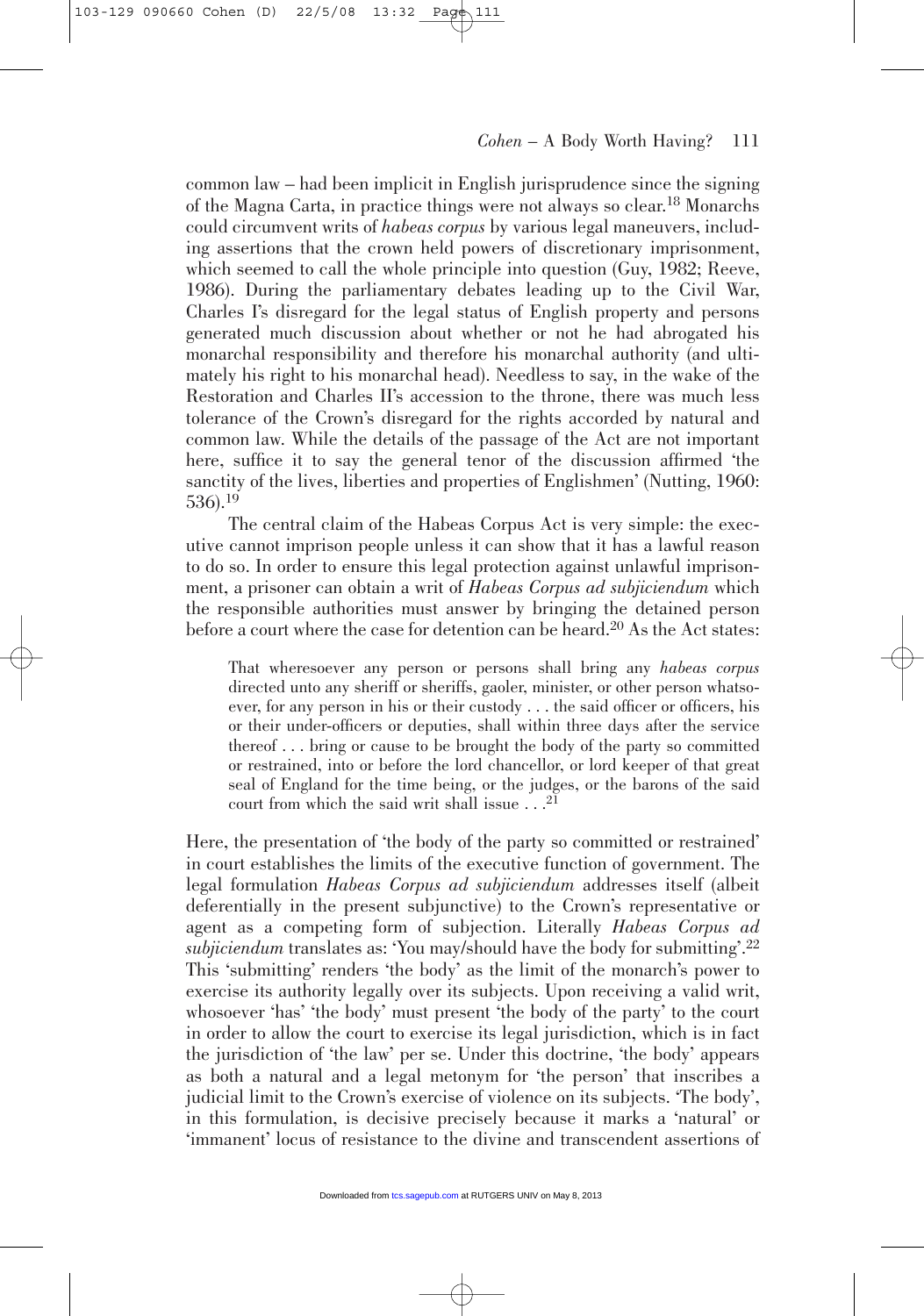authority that underwrote royal prerogative.23 In other words, in response to the monarch's assertion of spiritually ordained power over 'bodies and goods', 'the body of the party' emerges as a material impediment, forming the ground, as it were, on which the citizen-subject can stake its formal claim to due process of law.

Under the auspices of the Habeas Corpus Act, which formalized the application of the principle as universal (except when it gets suspended),  $24$ 'the body' legally appears as the counterpoint to monarchal violence. Theologically grounded theories of royal sovereignty and prerogative affirmed the monarch's ordained right to exercise violence both in declaring war abroad and in punishing and/or killing subjects at home. Within this other-worldly framework, the monarch, as the temporal embodiment of God's law and thus of the legal principle itself, contains the violence that the law contains.25 Paradoxically, then, the monarch's *raison d'être* was to unify and pacify the realm by incorporating a violence that enabled the sovereign to negate any other violence which seemed to threaten this unity and pacification.26 Needless to say, this violent paradox left open some room for abuses of such power by monarchs and their minions. The Habeas Corpus Act sought to circumscribe these powers by specifying a legal limit to the crown's authority to exercise violence on its own subjects. At the very least, it required the king or his representatives to submit to a legal assessment of the cause for which a body, and hence a person, could be physically seized upon and incarcerated.

The specification here of 'the body' *in lieu of* 'the person' – and thus literally and legally as *the place of* the person – nominates 'the body' as the matter which opposes the spirit that imbues the crown with its discretionary force. It thus establishes a countervailing philosophical basis – or even an ontological foundation – for rights claims in a 'nature' that 'the body' then represents in and for the person. Or, to put it another way, in the late 17th century 'the body' becomes incorporated as a legal stratagem in order to provide a 'natural' ground for subjects as citizens.27 Shifting the political consideration of the monarch's legal authority from the theological to the mundane, the Habeas Corpus Act grounds the legal rights of subjects, or the rights of subjects to due legal process, in their bodies as such. This shift conceptually detaches 'the body' from the realm which had heretofore been conceived as co-extensive with the monarch's (and hence God's) authority in order to redefine 'it' legally as a separable and indeed separate entity. Thus, 'the body' emerges as a legal referent, born under the threat of royal violence, that affirms the subject's 'natural' distinction from the theopolitical domain within which a monarch can freely execute unchecked violence. 'The body' enters politics, then, not as a vital or biological phenomenon, but as a legal fiction that stands opposite the corporate body of the monarch. The violence that a 'sovereign' could inflict on its subjects by virtue of their vulnerability as living and embodied beings produces an opposing formation, in which resistance to this violence affirms 'the body' as a distinct legal and political entity. However, this juridico-political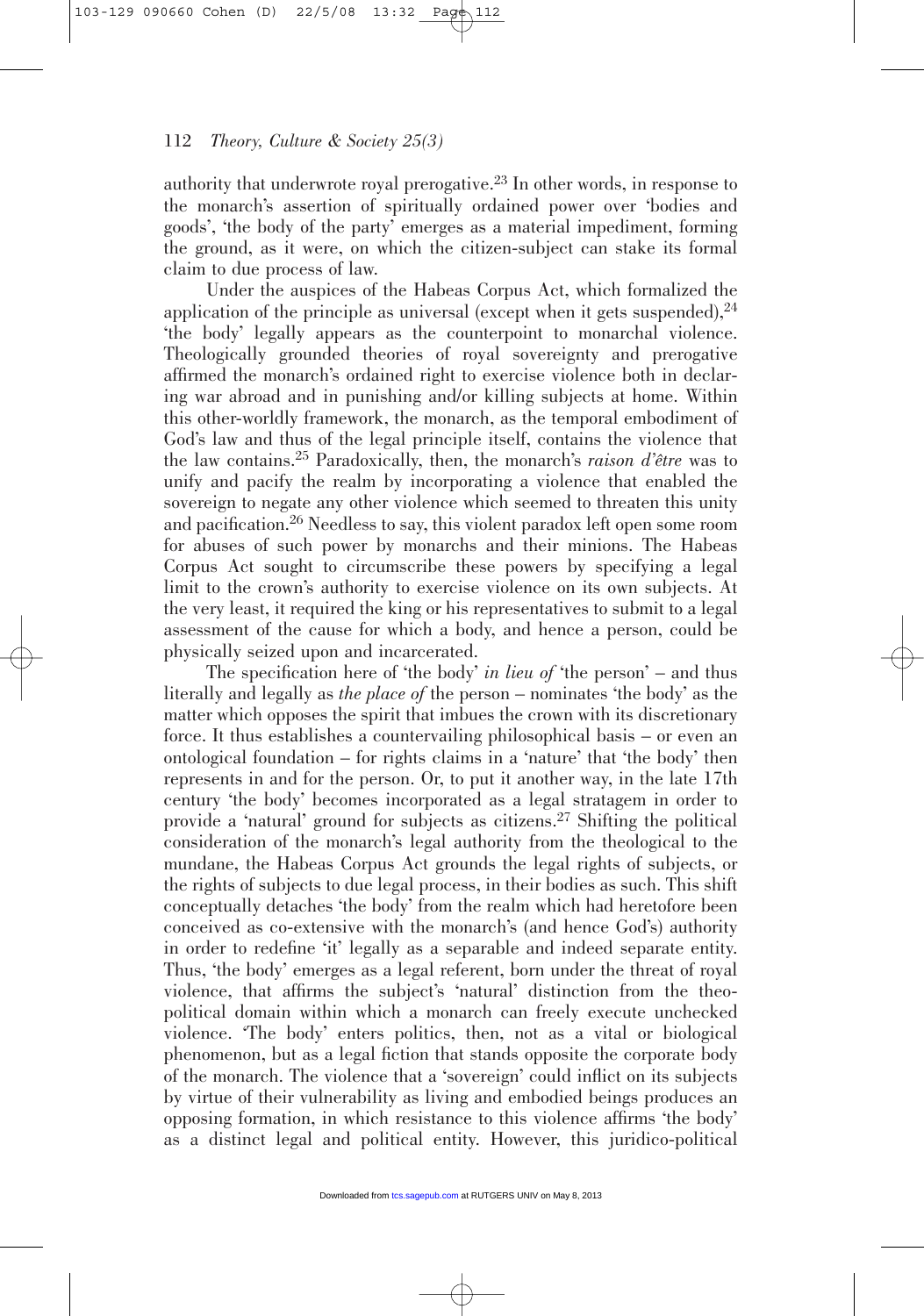fabrication of 'the body' itself gives rise to a violent (conceptual) rending of the living person from the life-world in order to legally redress the violent seizures and imprisonments that monarchs claimed as their prerogative. Certainly, this fiction decisively altered the experiences of citizens with respect to their sovereigns. But once this juridico-political decision has been made, once 'the body' has been rendered a legal and political metonym for the person, and once the living human being has been conceptually rent from the physical universe, how does the newly embodied subject come to understand and live this corporeal personhood as a vital possibility? How does 'the body' literally and materially come to make sense as the place of personhood? How does 'it' come to determine us epistemologically, psychologically and economically?

#### **Personifying a Rightful Body**

The fictioning of 'the body' as the legal location of 'the person' radically reimagined both the ontological and political basis for personhood. While the legal incarnation of the embodied person did not itself 'cause' these changes, it provided a frame within which these changes could be incorporated both philosophically and experientially. Yet this frame also needed to be fleshed out in order for it to significantly inform, let alone transform, the volatile historical and conceptual conditions from which it arose and in which it was intended to intervene. Perhaps the most substantial such fleshing out of corporealized personhood appeared a decade and a half after the passage of the Habeas Corpus Act, when John Locke published the second edition of his *Essay Concerning Human Understanding* (1694). Revising the first edition of his philosophical magnum opus at the instigation of his friend, William Molyneux, who suggested that Locke include a discussion of the *principium individuationis*, Locke appended a new chapter to the *Essay* entitled 'Identity and Diversity'.28 Though written more than 300 years ago, this chapter continues to provoke so much consternation and controversy that scholars still argue vociferously about what Locke's text means.29 Suffice it to say the core of the argument concerns 'what' 'a person' 'is'. Grossly characterized, the philosophical dispute arises between those who argue that Locke reasonably holds that 'a person' is more or less an effect of accreted memories independent of any particular body and those who argue that such disembodied personhood does not and cannot fully account for the complexities of human existence. Be that as it may, and despite whatever other complex nuances it conveys, the highly debated Lockean notion of personhood appears at the end of the 17th century in part as an attempt to interrupt the political and philosophical effects embedded in political theology's equation of 'person' with 'soul'.

For Locke, the category of 'soul' presented a basic problem for knowledge in as much as the soul is constitutively unknowable. Such unknowability vexed Locke, since as Adriana Cavarero recently suggests, his project foregounds *what* a person is rather than *who* a person is, and thus his thinking necessarily relies on the epistemological possibility of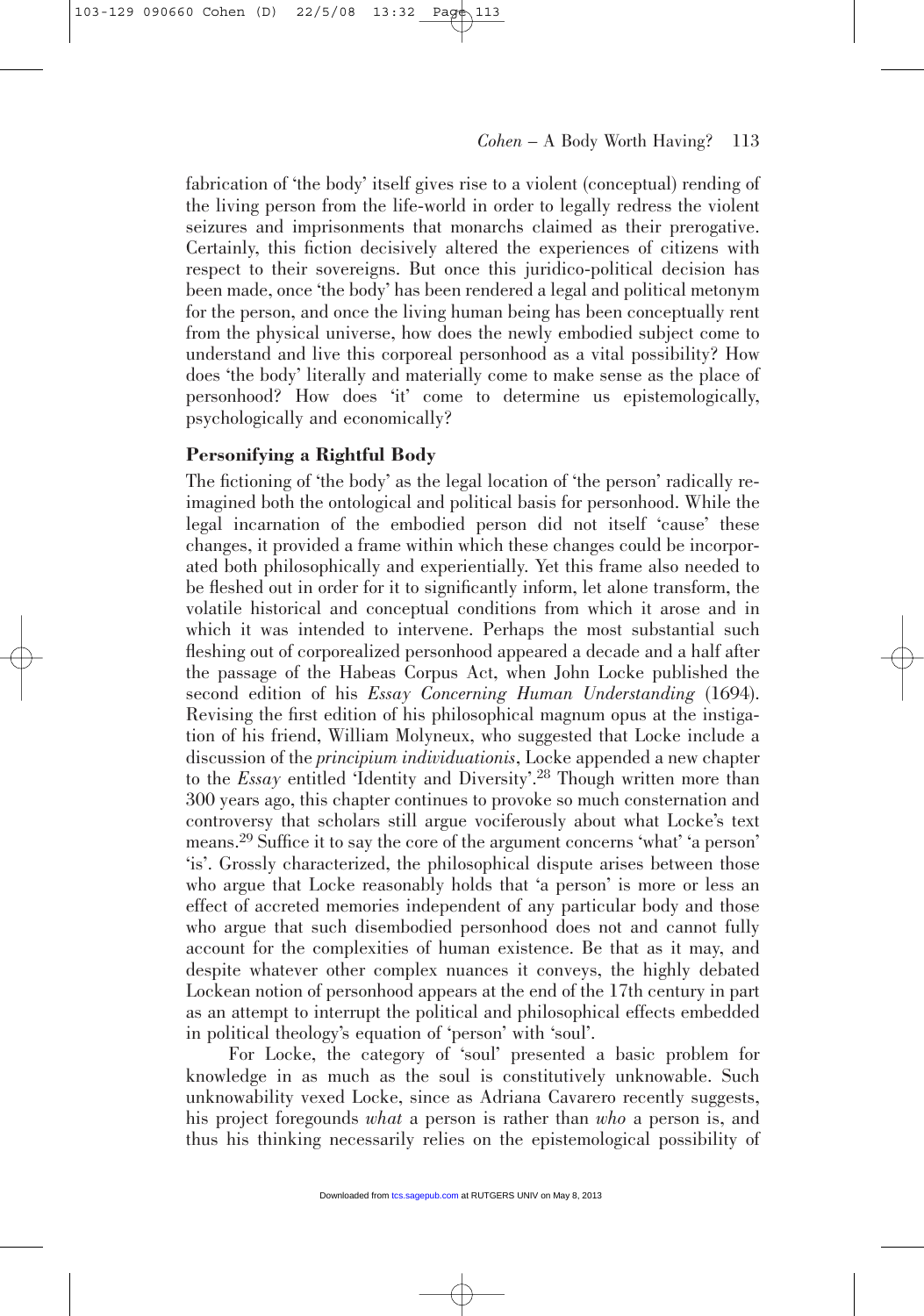defining this 'whatness' (2002b: 97). Whether the soul is immortal or not, or indivisible or not, according to Locke, exceeds the purview of human understanding and hence cannot serve as an adequate foundation for defining personhood. Invoking the example of resurrection – a vexing problem through which Christian theology had debated the body's status for several hundred years (Bynum, 1996; Vidal, 2002) – Locke avers:

The body, as well as the soul, goes to the making of a man. And thus we be able, without any difficulty, to conceive the same person at the resurrection, though in a body not exactly in make or parts the same which he had here, – the same consciousness going along with the same soul that inhabits it. But yet the soul alone, in that change of bodies, would scarce to anyone but to him that makes the soul of man, be enough to make the same man. (II § 27: 15)

As evidence for this claim, Locke then offers the example of 'the soul of a prince, carrying with it the consciousness of the prince's past life' that 'enter[s] and inform[s] the body of a cobbler' (II  $\S$  27: 15). In this case, Locke concludes that the soul cannot be enough to make the person since 'the soul, with all its princely thoughts about it would not make another man: but he would be the same cobbler to every one besides himself' (II § 27: 15). Here, by virtue of the example itself, we discern that Locke's concern with personhood lies in the social and political rather than the theological domain. Soul may be enough to identify a person 'to him that makes the soul of man' but not to anyone, and certainly not to any*body*, else. Posing the problem in this way we see that Locke's philosophical interest in personhood focused on the moral and legal consequences that accrue to human actions in so far as they can be ascribed to human agents. Indeed, he explicitly states that '"Person" is a forensic term . . . appropriating actions and their merit; and so belongs only to intelligent agents, capable of a law, and happiness and misery' (II § 27: 26).

In the wake of Locke's analysis, 'personhood' has come to characterize a legal, moral, ethical and even psychological subject. Indeed, as Charles Taylor has argued, Locke's postulation of a 'punctual self' as the reasoning agent behind human action 'helps explain why we think of ourselves as "selves" today' (1989: 174). However, while Locke's formulation certainly fuses the *thinking* of ourselves with the *being* of our 'selves', this thinking being – or as he puts it 'thinking thing' – cannot be functionally disembodied, unlike Descartes had supposed before him. Perhaps it is not so surprising that Locke was more attached to the living body than Descartes.30 After all, Locke's first training had been in medicine and he had served as the assistant to and become a close friend of one of the 17th century's greatest physicians and advocates of the Hippocratic tradition, Thomas Sydenham (Coleman, 2000; Romanell, 1984). Indeed, throughout his career Locke maintained an abiding interest in medical matters, and the (literal) matter of medicine, as his ongoing efforts to record meteorological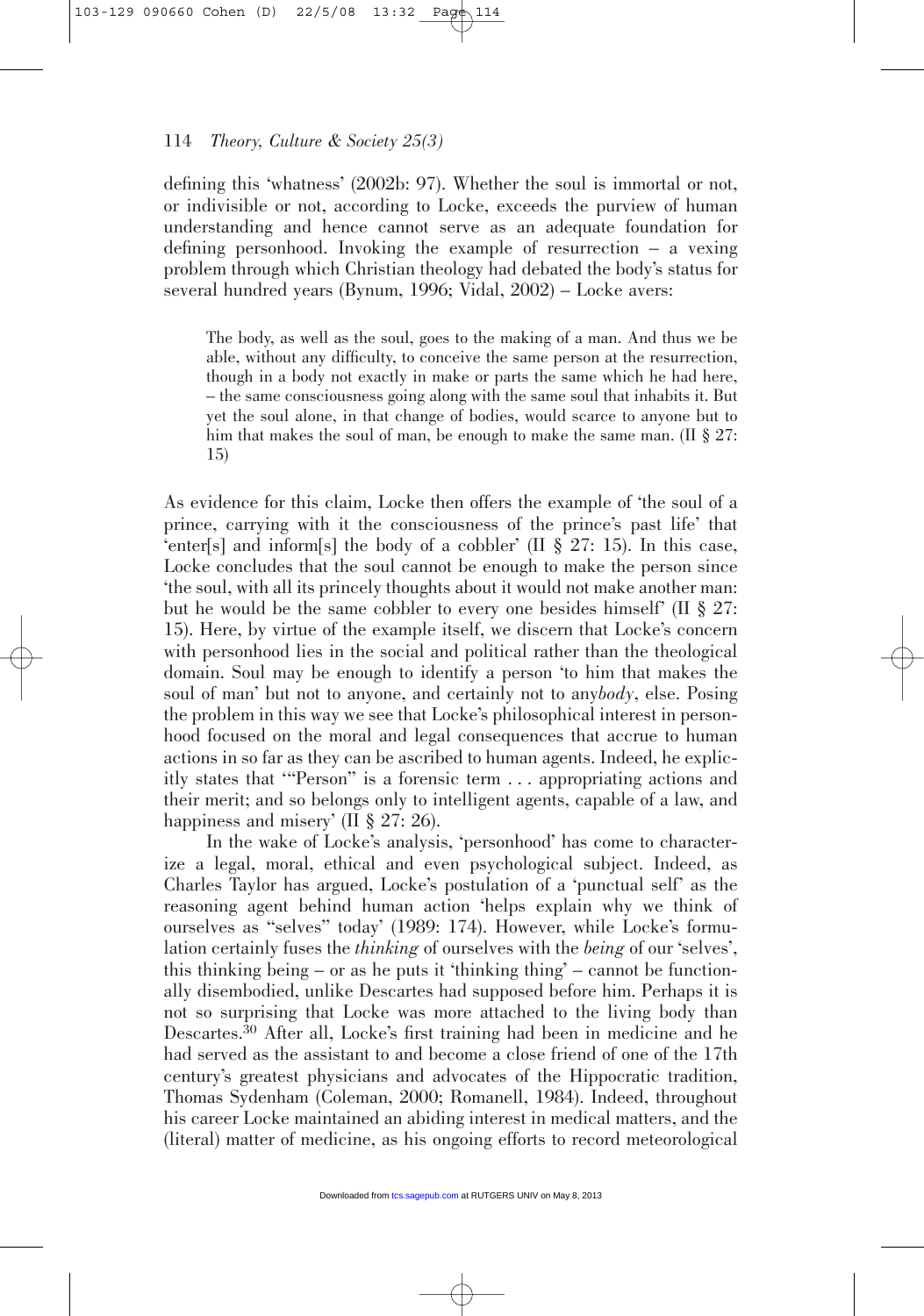data and to correlate it with health and illness testify (Dewhurst, 1962, 1963). Also, Locke's own delicate health, which impelled him to leave England in 1675 in search of more salubrious surroundings, might have contributed to a greater appreciation of bodily matters in questions of personhood.31 Moreover, Locke had already recognized the political utility of 'the body' as the basis for legal personhood in his *Second Treatise on Government* (as mentioned above and considered again below), which had also appeared about ten years after the passage of the Habeas Corpus Act.

Hence, while Locke certainly foregrounded consciousness as essential to personhood, for Locke, consciousness itself presupposes a sensuous, if not embodied, immanence in the world:

[W]e must consider what a person stands for; – which I think, is an intelligent being, that has reason and reflection and can consider itself as itself, the same thinking thing, in different times and places; which it does only by that consciousness which is inseparable from thinking, and, as it seems to me, essential to it: it being impossible for any one to perceive without perceiving that he does perceive. When we see, hear, smell, taste, feel, meditate, or will anything, we know that we do so. Thus it is always as to our present sensations and perceptions: and by this every one is to himself that which he calls self: - it not being considered in this case, whether the same self be continued in the same or divers substances. (II § 27: 9)

In this famous passage, Locke imagines 'consciousness' as that which presents and represents 'a person' to its 'self'. Yet, since Locke also carefully discriminates between thinking and consciousness per se, he explicitly differentiates his understanding from Descartes' *Cogito*, in which thinking appears as self-evident to itself and thus as the necessary and sufficient evidence for 'the self'. Interposing consciousness as the 'inseparable' and 'essential' companion of thinking, Locke affirms that the matter of selfhood (in both senses) literally rests on and in 'our present sensations and perceptions', and that only 'by this every one is to himself that which he calls self'. Thus, Locke indicates that consciousness must exist in a sensuous and perceptive medium, although he brackets the question of whether this conscious self-presence depends on 'the same or divers substances'. Of course the appearance of this sensuous underpinning is no great surprise since Locke's entire theory of knowledge is predicated on sensation, which he defines as the 'great source of most of the ideas we have, depending wholly upon our senses' (II § 1: 3). Despite this (albeit murky) recognition of consciousness's sensuous self-knowledge, however, something still seems to be missing here – a lurking missing something upon whose back, it turns out, the edifice of consciousness rises.

In the sections immediately preceding Locke's reflections on consciousness and personal identity, he introduces a different figure who mysteriously disappears as soon as Locke conjures 'the person' as the hero of his discussion. This supporting character, whose work sustains consciousness's leading role, much as the slave sustains the master, or perhaps more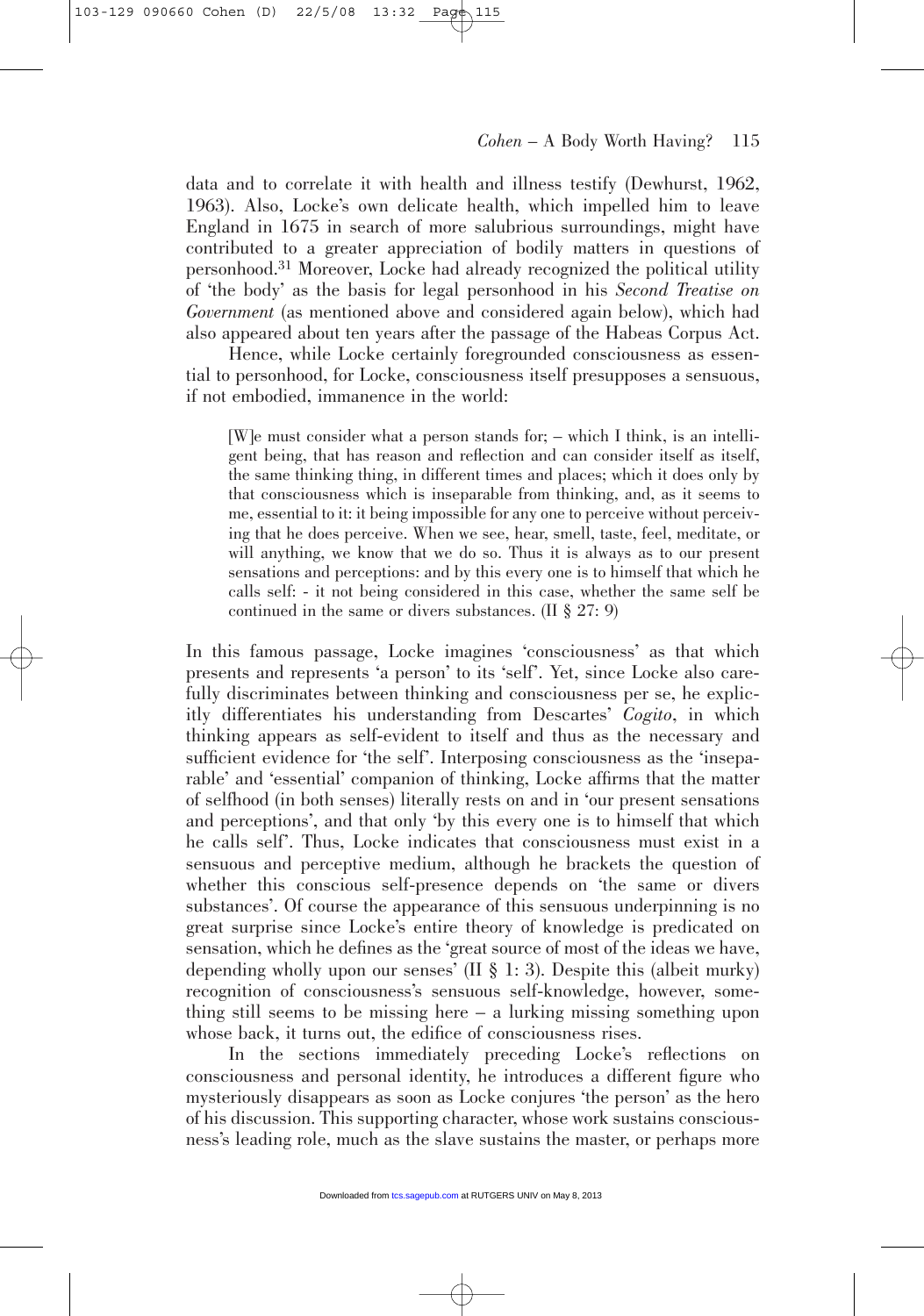pertinently, as the wage laborer enriches the capitalist, is called by Locke 'the same man'. In a section entitled 'The Identity of Man', Locke posits this figure as the accreted effect of embodiment:

[T]he identity of the same man consists . . . in nothing but a participation of the same continued life, by constantly fleeting particles of matter, in succession vitally united to the same organized body. He that shall place the identity of man in anything else, but, like that of other animals, in one fitly organized body, taken in any one instant, and from thence continued, under one organization of life, in several successively fleeting particles of matter united to it, will find it hard to make an embryo, one of years, mad and sober, the same man by any supposition, that will not make it possible for Seth, Ismael, Socrates, Pilate, St. Austin, and Caesar Borgia, to be the same man. For if the identity of the soul alone makes the same man; and there be nothing in the nature of matter why the same individual spirit may not be united to different bodies, it will be possible that those men, living in distant ages, and of different tempers, may have been the same man: which way of speaking must be from a very strange use of the word man, applied to an idea out of which body and shape are excluded. (II § 27: 6)

The 'identity' that Locke posits here as a formal self-relation surreptitiously introduces a new figure into his argument: 'the same man'. This figure hypostatizes the 'same organized body' by accreting to itself 'constantly fleeting particles of matter in succession vitally united', thereby establishing the 'participation of the same organized life'. A number of things should be noted here about the conceptual work this embodied identity performs. To begin with, the sameness of 'the same body' affirms a continuity in the face of difference, or an identity in the face of diversity, as the chapter title indicates. The comparison of two instances of 'the same body' across time affirms an identity – its sameness – precisely insofar as those 'constantly fleeting particles of matter' – its diversity – appear as having no significance whatsoever. The 'one fitly organized body' that defines the identity of both man and animal plays a crucial role here, since its continuity 'under one organization of life' binds up the temporal discontinuities which continually disrupt the 'sameness' of its materiality. In other words, 'the same body' is a theoretical fiction that incorporates a contradiction – sameness-indifference – which Locke then rectifies by *personifying* it as 'the same man'.

The 'sameness' of man, as both an idea and a figure, serves as the bridge across which 'the person' enters Locke's text. In this sense 'the same man' conceptually and rhetorically personifies 'the same body', a hypostatization that then collapses into 'the person' as the privileged framework for human self-understanding. This unremarked personification, or should I say, *impersonation*, performs incredibly important work for how we have come to experience ourselves as embodied beings over the last several hundred years. In the first instance, Locke's elision of the 'same body' and the 'same man' as the substrates – or even the precipitates – of the 'same person' makes the notion of 'having a body' psychologically plausible. While most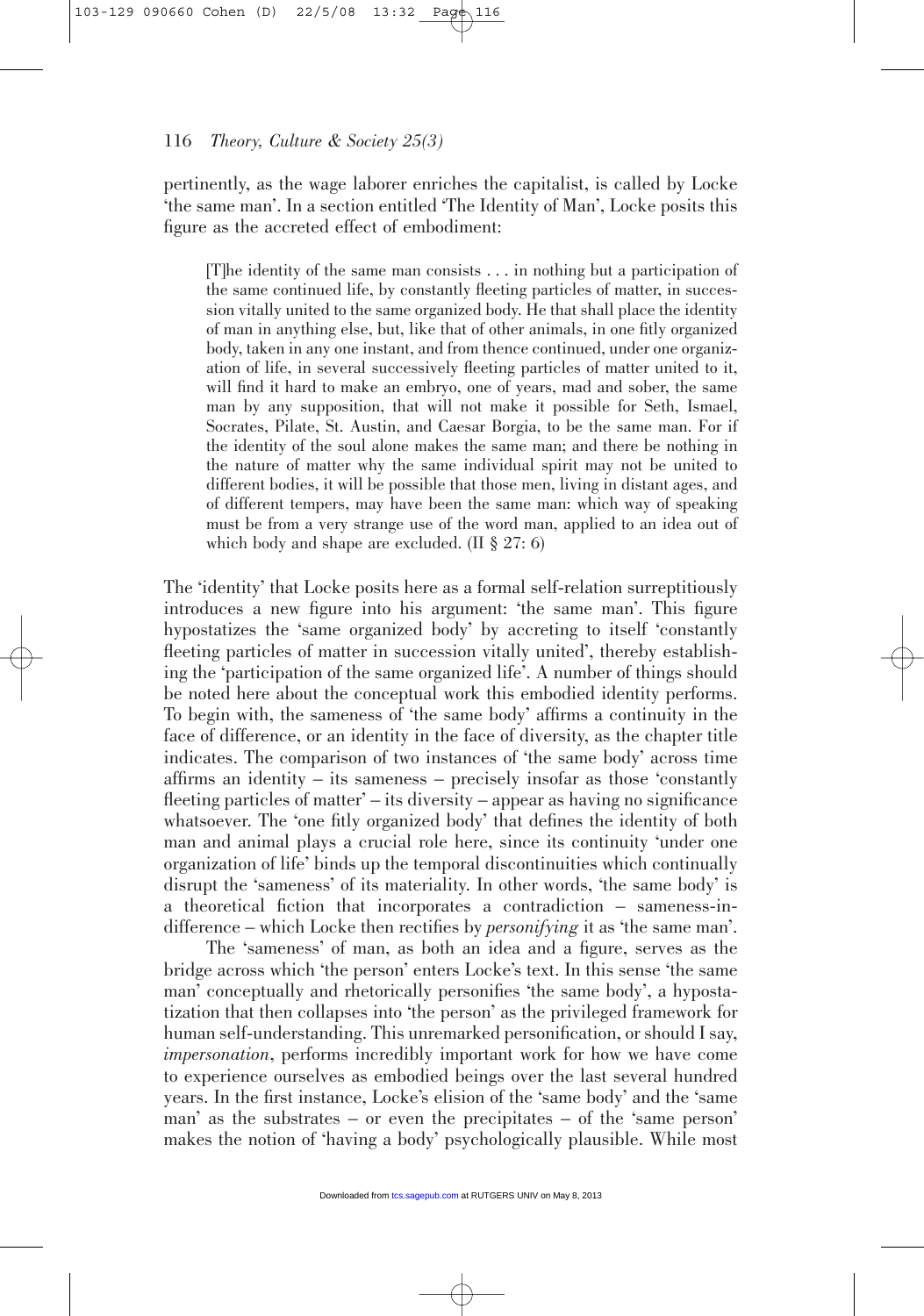commentators focus on the ways Locke foregrounds consciousness as constitutive of personhood, few recognize a back formation which subtends this possibility: in order to affirm the ownership of one's body as the ground for legal and political personhood (as Locke so famously does in *The Second Treatise*), it becomes necessary to make this juridico-political formulation *make sense* both conceptually and sensually as a mode of living. He does this precisely by annexing consciousness as the constituent form of selfhood to 'the same body' as the locus within which, or through which, this consciousness literally and materially lives (Yolton, 2001). In so doing, Locke produces a liminal or indeed ghostly figure, 'the same man', who incorporates 'the same body' by retrofitting this body with a consciousness that makes *it known to itself* ('When we see, hear, smell, taste, feel, meditate, or will anything, we *know* that we do so', 27: 9 discussed above, my emphasis). Weirdly, this personified body/man manifests a strange and yet hauntingly familiar doubleness. For, if heretofore a 'duplicity' of person had been the defining attribute of reigning monarchs, whose 'two bodies' incorporated the territorial principle of sovereignty in the body of a living – and hence mortal – being, the new philosophy generalized this doubleness as a constituent condition of all *persons* in so far as they are also political and legal subjects.

The 'king's two bodies' principle, which Kantorowicz discerned in early modern political theology, therefore seems to presage the self-doubling that subtends Locke's same man/same person articulation. Indeed, we might consider that Locke makes the bifurcated royal subject immanent, rather than transcendent, by projecting the political principle into a legal and psychological framework of 'personhood', which then provides a general and generalizable condition for human 'identity'. While the chapter on 'Identity and Diversity' first appeared as an addendum to the second edition of *The Essay on Human Understanding* (an ostensibly epistemological rather than political text), its implications offer a helpful elucidation of Locke's slightly earlier assertion that the laboring body establishes the very principle of property. When Locke avers in *The Second Treatise of Government* that:

Though the earth, and all inferior creatures, be common to all men, yet every man has a property in his own person: this no body has any right to but himself. The labour of his body, and the work of his hands, we may say, are properly his . . . (1764: II § 27)

he affirms a doubleness of the laboring subject which he will conceptually elaborate in his discussion of the 'personified man'. According to Locke's political affirmation, the laborer exists in an objectified relation to his labor, which he 'owns' as his own: 'labour being the unquestionable property of the labourer'. By reifying this bodily activity (labor) as an own-able resource that belongs as 'unquestionable property' to the agent who performs this action (the laborer), Locke invokes another kind of identity-in-diversity. The transforming work that labor 'is' necessarily manifests a difference in the world, a difference that 'the body' literally makes.<sup>32</sup>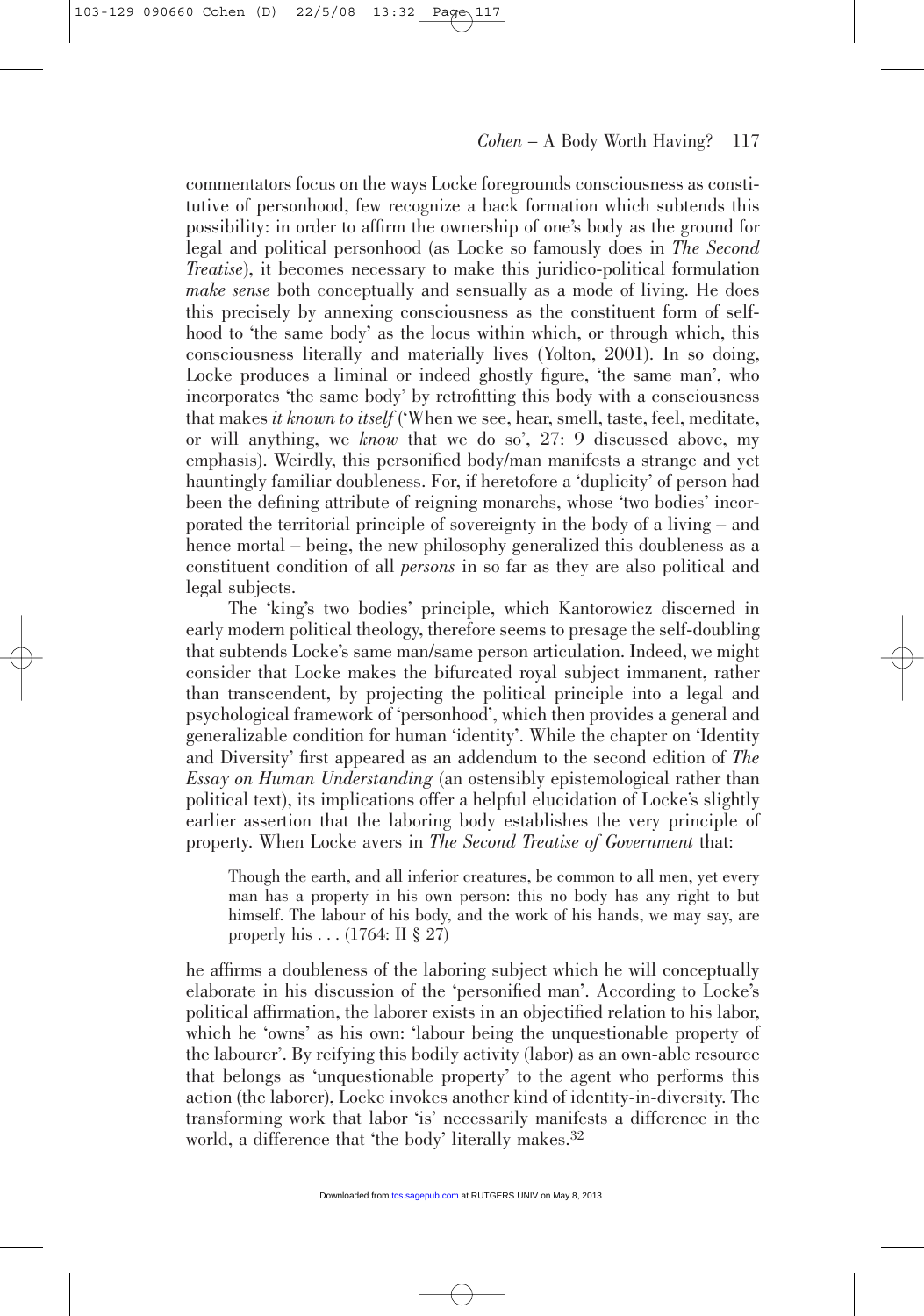Yet the relation of ownership binds this world-changing temporal process (labor) back to the laborer through a material medium which labor itself has transformed: 'Whatsoever then he removes out of the state that nature hath provided, and left it in, he hath mixed his labour with, and joined to it something that is his own, and thereby makes it his property' (1764: II § 27). Labor returns to the laborer as his property through a belabored 'nature' that only becomes property through the infusion of bodily activity which extracts it, or as Locke suggests 'frees it', from the 'state' in which it had been previously 'left'. The logic here anticipates the 'same body' that binds up 'constantly fleeting particles of matter' and thereby grounds the 'sameness' of 'the same man'. Labor, a temporally extended process, is accorded a self-consistency by being located in a body which then gets effaced when labor is construed as the 'property' of the laborer who personifies it. In this formulation, 'the body' from which the labor proceeds ('the labor of his body and the work of his hands') disappears, subsumed on the one hand into the objects of the labor 'it' performs and on the other into the laborer who owns these efforts. Thus, the body is metonymically elided on the one hand into its world-transforming activity and on the other into the political and legal agent who takes possession of what these activities produce.

Locke's property-owning, property-creating 'person' introduces a fundamental refiguration of the living, laboring human being by constituting a self-difference (labor/laborer) as a form of identity (property). Moreover, it makes this identity-in-difference thinkable by personifying 'the body' as the laborer and through this personification effacing the specific difference that 'the body' 'is'. Instead of valuing the corporeal locus of human being as the immanent realization of difference-producing agency, Locke's seminal formulation re-imagines this human potentiality as a kind of property (labor) owned by its personification (laborer) which in turn makes the principle of property itself plausible as a way of dividing up the world. Only in the wake of such a conceptual convolution does the notion that labor is intrinsically alienable *and that it therefore can be contractually alienated* emerge as a credible way to organize human relations. To this convolution we owe both the realization of wage labor as a general economic condition and the idea that a person's worth can be specified by the amount of money which the body's labor can command. Reflecting on Locke's philosophical interventions, then, helps us understand how 'a body worth having' enters the world not just as a conceptual possibility but as a lived economic relation. For, in so far as wage labor comes to define a dominant and dominating form of human activity, it informs and incorporates the living human being in its image.

#### **Coda: Bare Naked Body**

This article addresses a deceptively simple question: 'what makes a body worth having?' Depending on how you inflect it, the question can parse in at least two ways – what makes '*a body*' worth '*having*'? and what makes '*a*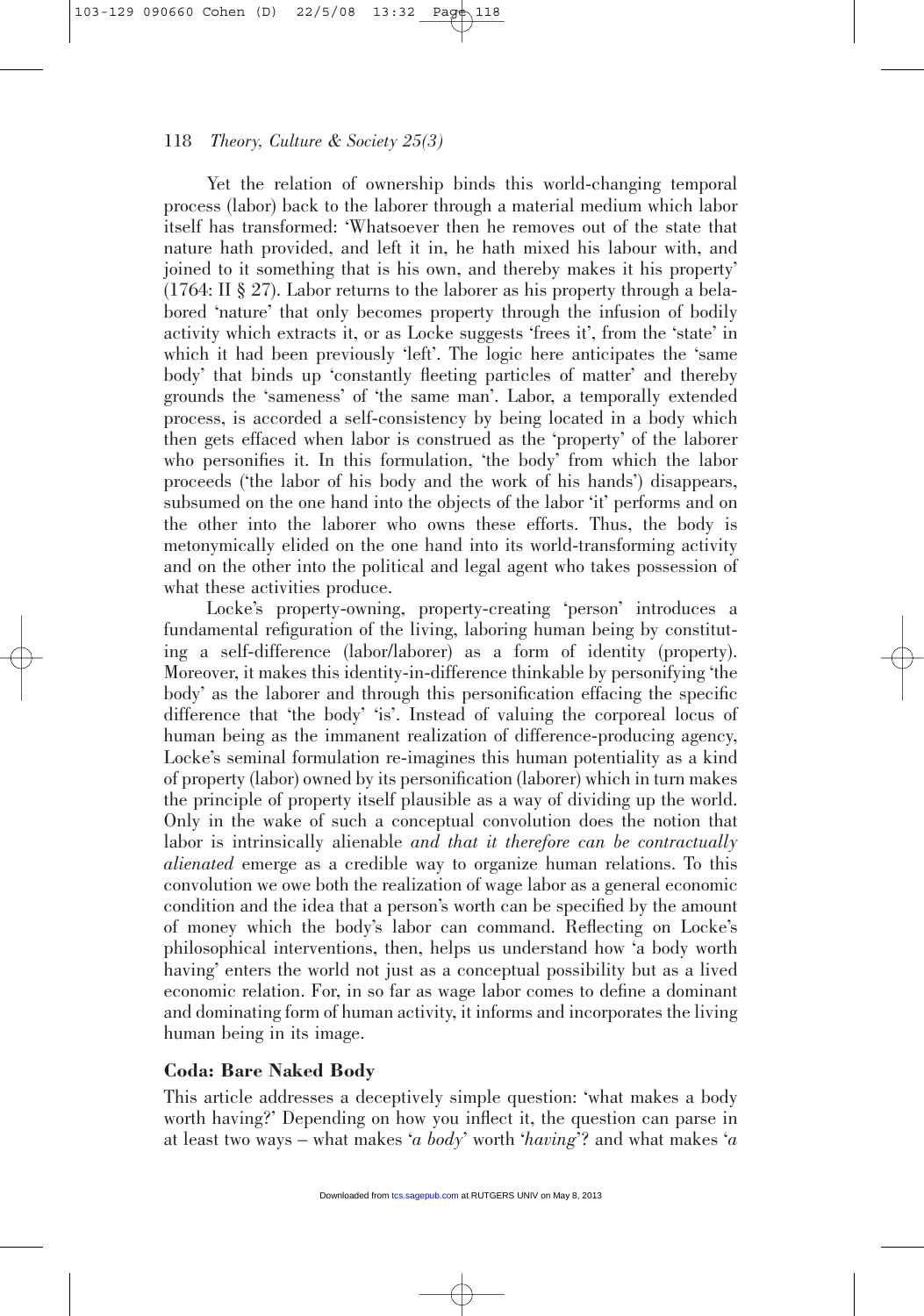*body worth having*'?<sup>33</sup> Yet, as sly as this ambivalent inflection might seem, the question's deceptive simplicity really derives from another feint secluded in its syntax: addressed to an implied subject, an unvoiced 'you', the interrogative silently invokes the very assumptions on which it rests. When what we call 'a body' supposes that it has always already been 'had' by someone; when we assume that where a person 'is', 'a body' will have been had; when the *having* of a body personifies a person; then it is 'the body' that makes 'the person' to whom the question addresses itself worthy of the question in the first place. Ask not what 'the body' can do for you, for the body-you-are, construed as the body-you-have, has already made you you. Framed slightly differently, however, the question begins to reveal a different critical perspective: why does 'having a body' become the idiom through which we appreciate our experiences of aliveness and vitality – including all the sensations, pleasures, risks, challenges and suffering that these experiences entail?

The having of a body might seem to us, in our part of the world, a natural or necessary way to represent the organismic dimension of human existence; yet, this is not naturally or necessarily the case. As Jeanette Armstrong's depiction of the Okanagan worldview demonstrates, the 'land dreaming capacity' figures the vital materiality of human being just as well as 'the body' does – though with radically different, and to me, quite compelling, ethical, aesthetic, moral and political nuances. Rather than appreciating the appeal of such metaphorical, and perhaps metaphysical, resources, however, our political ontology secretly conjures 'the nature of the body', in order to discretely manifest its thoroughly bio-political magic. (The socio-biologist's or evolutionary psychologist's incantation that 'the body determines our [human] nature' demonstrates this bio-political sleight of hand nicely.)34 Strictly speaking, 'the body' does not naturally exist. Or, to put it more affirmatively: 'the body' only exists within a political ontology that distinguishes the human organism both from its life-world *and* from 'the person' to whom 'it' supposedly belongs. Within this ontological frame, human personhood appears as a subsequent, or even consequent, relation to a self-defining (and 'self' defining) form of living matter which 'the body' then names as its proper reference. Only our bio-politics, and not 'our nature', makes 'the body' seem natural to us.

Giorgio Agamben has recently undertaken to disclose the biopolitical logic that subtends this embodied problematic in a series of meditations on what he calls '*homo sacer*'. According to Agamben, the ancient Greeks bifurcated life into two modes, *zoe* and *bios*, and this bifurcation sustains and underwrites all Western politics – or, as he says, is 'consubstantial with it': '*Zoe* . . . expressed the simple fact of living common to all living beings (animals, men, or gods), and *bios* . . . indicated the form or way of living proper to an individual or a group' (1998: 1). For Agamben, this distinction announces the founding of the *polis* as an act of exclusion or ablation though which the city-state first extracts itself from the life-world and then literally defines itself by constituting a threshold *between* itself and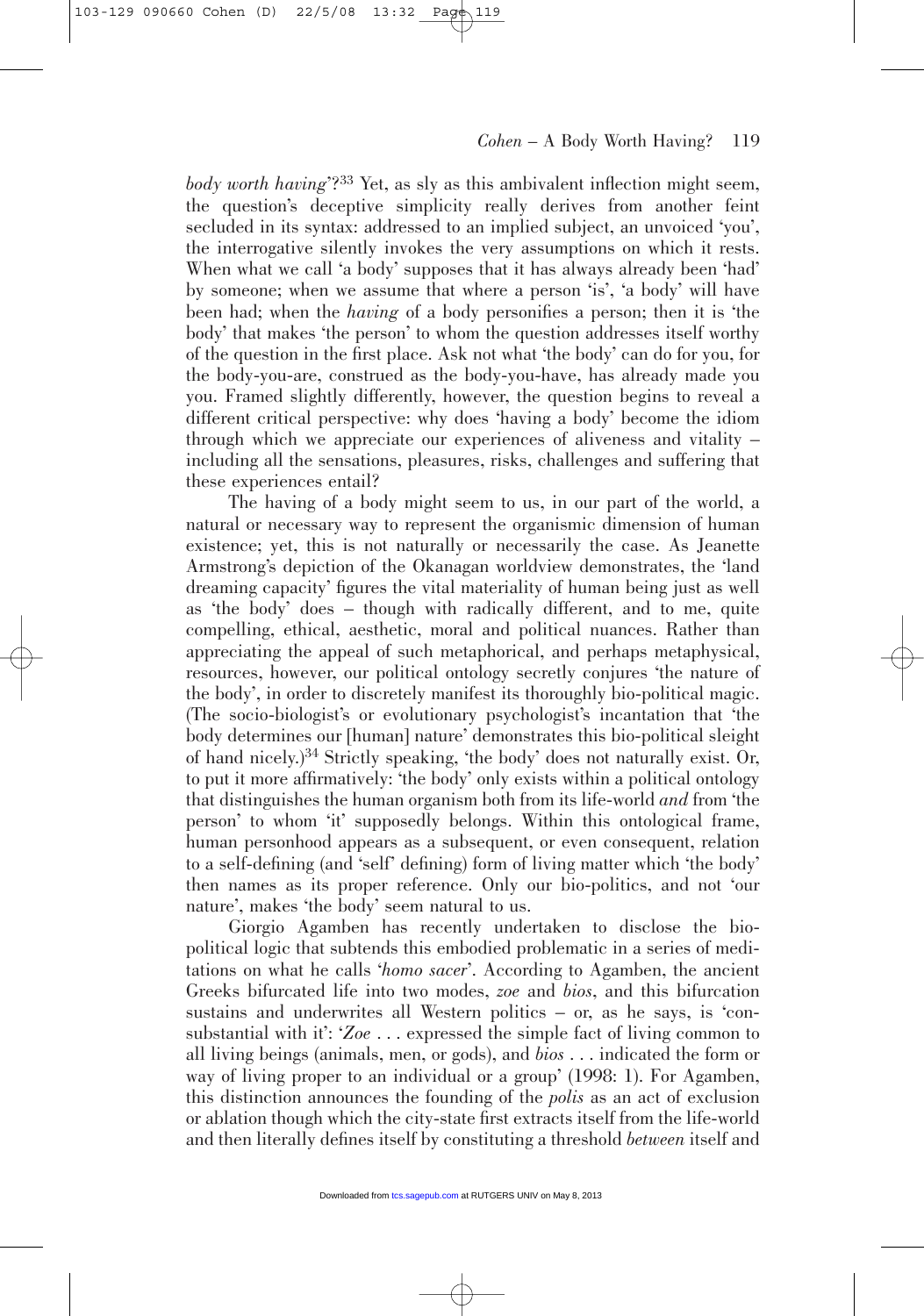the 'nature' outside its gates. In so doing, it concomitantly locates this threshold *within* each of its citizens as the bifurcated form of their own self relation. By distinguishing itself from the life lived 'outside' its walls, the *polis* overwrites or obscures the 'bare life' (*zoe*) of the living beings living within its ambit by inscribing them with its political form (*bios*):

In Western politics, bare life has the peculiar privilege of being that whose exclusion founds the city of men. . . . There is politics because man is the living being who, in language, separates and opposes himself to his own bare life and, at the same time, maintains himself in relation to that bare life in an inclusive exclusion. (1998: 7–8)

Thus, unqualified life, or what Agamben denominates 'bare' or 'naked' life,35 is precisely always already at stake politically, even if it is that which can never appear politically as such. Since its existence as vital phenomenon gets entirely overdetermined by a specifically human mode of political being, bare naked life only becomes visible, according to Agamben, under the threat of a legally sanctioned death, which negatively reveals the latent living potential that the *polis* has always already incorporated.

Agamben claims that sovereignty always already incorporates 'bare life' because sovereignty both gives rise to and exposes it as such. Since the pre-political life of the human animal knows no distinction between itself and the continuous life of the planet, its life is not bare or naked, but embraced and encompassed. As Georges Bataille put it so beautifully: 'The animal is in life like water in water' (1989: 24). In other words, the un-human life does not *know* itself as such; it lives.<sup>36</sup> But politics (which Agamben associates with language? or is language the original political form?) divides the human animal within it. In this irreducible living difference – a living difference that Jacques Lacan also recognized but interpreted psychically or existentially  $2^3$  – the pathos of politics is born. Agamben locates bare naked life in the singular person, the *homo sacer*, exposed to death. Thus, bare naked life forms a living singularity that, in exposing living as such (and only before death), reveals its location as what we might now call 'the body' – though, as Agamben points out, ancient Greek had no equivalent for our sense of 'the body' since their word, *soma*, referred to the corpse. Indeed, we might argue that 'the body' becomes the proper location of the *living* human only at the moment when it begins to serve as its legal address. As the discussion of *habeas corpus* above suggests, challenging the subject's exposure to sovereign violence (and hence following Agamben's thinking, its appearance as bare life) provides a new ground for political ontology. Through the demand that the monarch or its representatives present 'the body' in court as the form of the subject's legal right, the body comes to incorporate the person as its proper owner.38

Resisting or subverting the sovereign claims of political theology reoriented the human life context. For, so long as they were interpellated by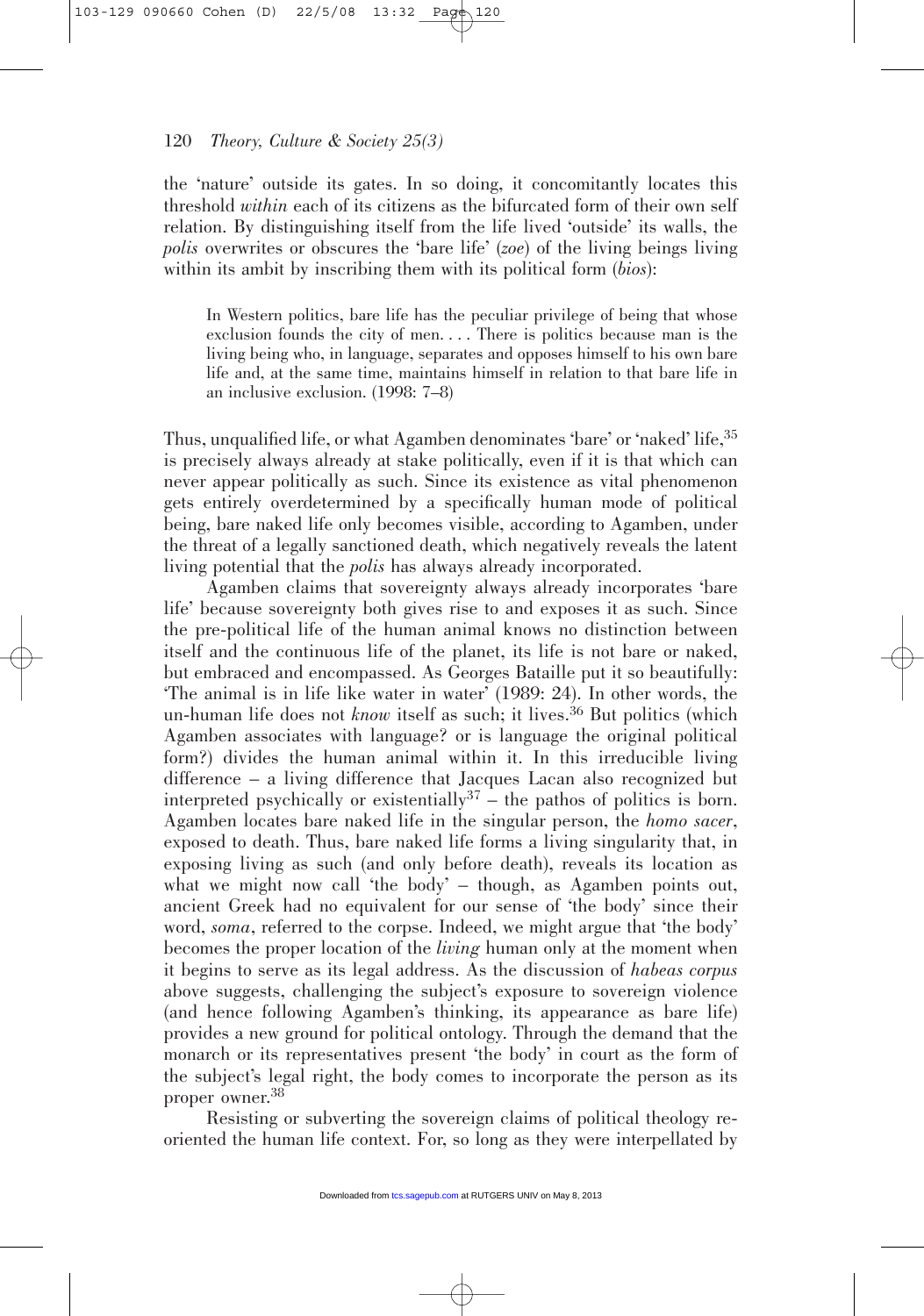it, the life of the soul, with its eternal *durée*, served as a major obstacle for those who might want to oppose sovereign powers that proclaimed their divine ordination.39 The mortal life of the organism offered an alternate *locus operandi* for political challenges to 'divine' monarchs and subsequently for politics itself. Thus, we can discern the outline of a new political ontology in 'the body' that emerges legally and politically in the wake of the Habeas Corpus Act. For only following this body's juridico-political 'birth' can rights be claimed on the basis of a nature which it represents in and for the subject. This initial formulation introduces the figure of the liberal subject as personified by the living human body. Of course, this political formulation is concurrent with the economic one that both precipitates and supports it. For, in the late 17th century, 'the body' is conceptually torn from the world and from the kingdom, philosophically, politically *and* economically. In other words – Locke's word actually – it is removed from 'the state in which nature had left it' by an intellectual labor that mingles with 'it' and transforms it from bare nature into personal property. 'The body' emerges then as a legal and philosophical metonym for 'the person' precisely in so far as it grounds personhood materially and thereby serves as a counterpoint to theological claims for sovereign authority. This material person, or personified matter, serves as a fulcrum with which to prise apart the theo-political edifice of monarchal absolutism by re-appropriating the very corporeality which Christianity had abjected. In this sense, we might say that liberal political philosophy ironically resurrects 'the body' in order to disrupt the transcendental foundations claimed by sovereign authority. When conjured in response to a writ of *habeas corpus*, 'the body' produced – in both senses – in the courtroom in lieu of the person, i.e. as the legal place of the person, offers a material antidote to 'the soul', whose eternal disposition political theology had used to render legal subjects forever subject to the sovereign's absolute authority.

Certainly in the context of early modern Europe, it made a lot of sense to invest (in) 'the body' as the living location of personhood and to conceive 'the body' as the kind of property that grounds the right to own property – as Locke did. The strategic efficacy of this investment in human life was palpable to say the least. To take just one extremely important example: a hundred years later in *The Rights of Man*, Thomas Paine could extrapolate from this premise in order to explain the liberal subject's (a.k.a. 'man's') efflorescence during the French revolution by deriving political sovereignty explicitly from 'the rights and freedom of *the living*' (1791, my emphasis). From this 'living' political subject, Paine deduces the putative equality of citizens, since 'equality of birth' means that the law recognizes us as 'born equal in rights' in so far as we are all equally born (i.e. in order to be a person we must have a body). By the end of the 18th century, when 'the living' have finally displaced both 'the dead' and 'the soul' as the sovereign principle that founds the nation, we might say that 'the body' has gotten fully enshrined as a political metonym for the person. Yet as valuable as 'the body' has been in grounding the tenets of liberal political thought, it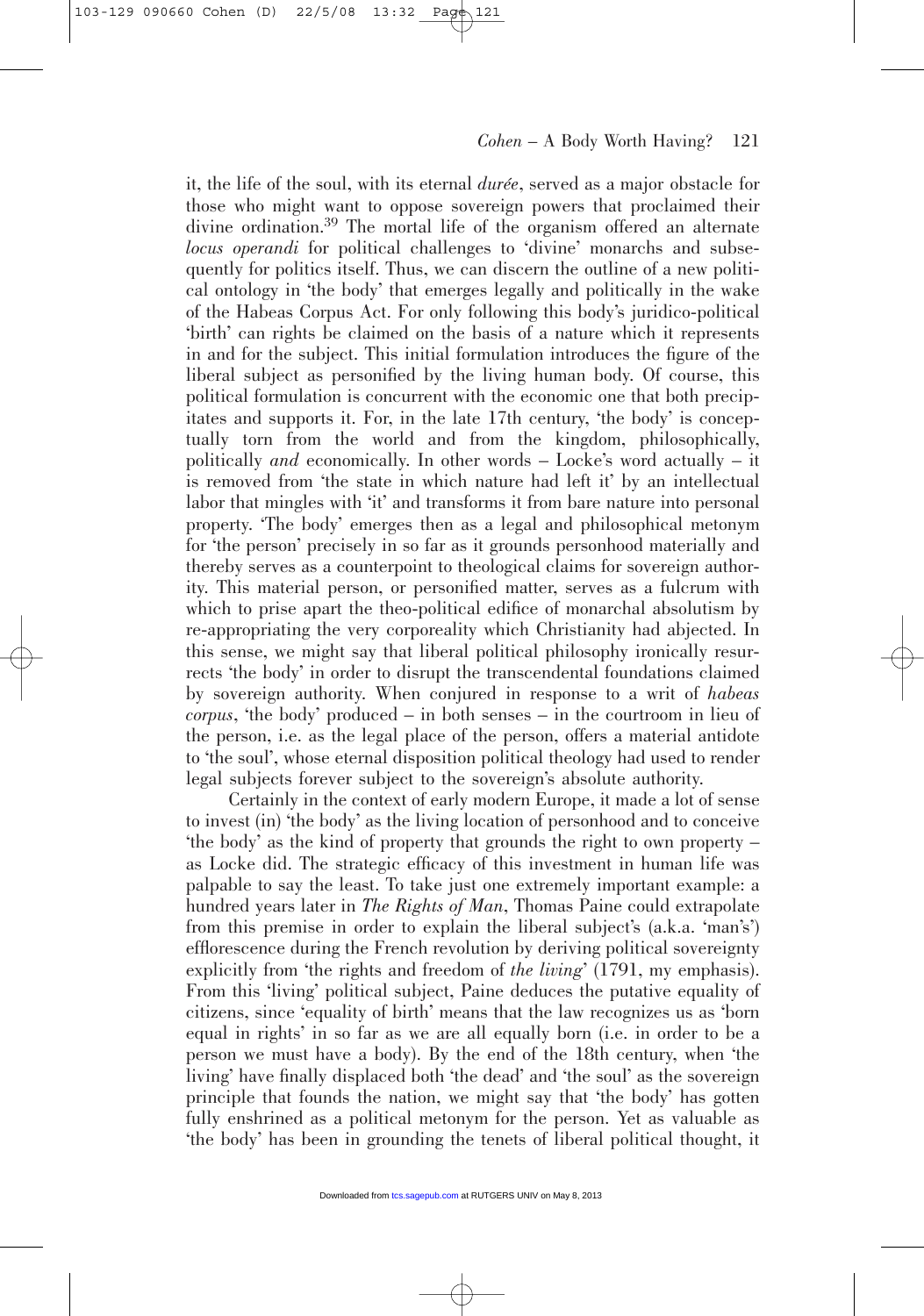remains a reaction formation to sovereign violence and, as such, unwittingly re-contains this same violence within itself.

As bodies we are violently torn from the world's embrace and belatedly return to it as property owners of ourselves. In this sense, we might consider that 'a body worth having' both bears – and bares – the traces of the very sovereign violence to which it initially served as a legal and political alternative. In other words, 'the body', born out of a strategic legal and political decision (once again with its etymological emphasis on cutting and rending), conserves the trauma of its violent inception. We might, following Wendy Brown's critique of identity politics, consider whether 'the body' thus serves as the paramount form of a 'wounded attachment' (1995: 53–76). If our attachment to 'the body', conceived as both the site and the source of our personhood, conceals an unremarked political wound, then perhaps recognizing its contingency might allow us to re-imagine our corporeal situations differently. While the poetic appeal of the Okanagan 'land dreaming capacity' might not hail all of us equally, it does at least suggest that we might invoke other imaginative resources besides 'the body' in order to encompass, or indeed to appreciate, the vital dimensions of our living being. $^{40}$  In any case, perhaps it is time to reconsider whether 'a body' is really worth *having* and whether the worth of such 'a body' lies primarily in the political ontology that it founds. For, even if 'the body', construed as *the* distinctive form of human living, has proved strategically effective in birthing liberal citizen-subjects, it has not really helped us understand how *as living human bodies* we can live *together* either with each other or with other forms of life.

In this era, when neo-liberalism reigns triumphant, far too many of the political, economic, social, psychological and ecological problems that challenge us derive from our limited resources for imagining our being as living beings together. The reduction of human life to 'a body worth having' naturalizes the premises of possessive individualism as the bedrock for all 'rational' collective decision making; it thereby invalidates other forms of appreciating life (including human life) that do not so easily reduce to such putative singularities. The notion that 'the market' or 'competition' provide the best ways to regulate all vital forms of human coexistence depends on the premise that human life itself, as *living human being*, can be fundamentally and entirely encompassed within 'a body' that is someone's personal property. By interrogating the assumption that we *are* the bodies we *have*, or that we even *have* bodies in the first place – since bodies *are* after all actually bio-chemical transformations of matter and energy localized in time and space – we might begin to open ourselves to vital new possibilities, at once political and personal, material and spiritual, local and global. And perhaps such possibilities might enable us to body forth and flesh out new ways of living together with more equity, more justice, more compassion and more grace. At least that is the reverie inspired by my own land-dreaming capacity.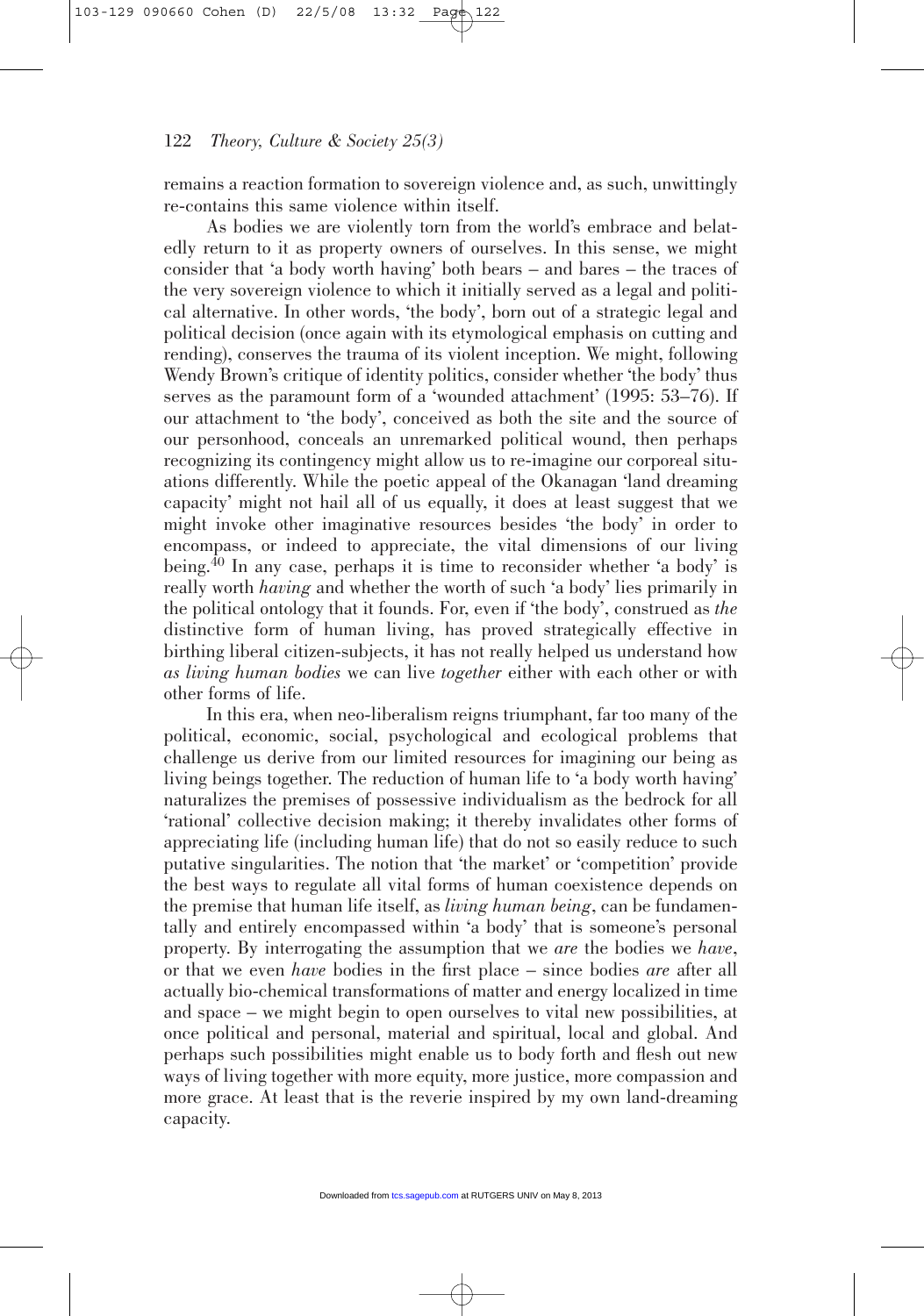*Notes*

1. While C.B. Macpherson's essential analysis of liberalism (1962) is not discussed directly, this article is obviously indebted to it throughout.

2. Since the middle of the 19th century, there has also been another 'disembodied' form of legal person, i.e. the corporation. However, it is certainly not coincidental that this non-corporeal legal subject, constituted entirely in order to facilitate the possession and transference of property, should nominally affirm its similarity to the embodied person in its very name.

3. The discourse of psychoanalysis – especially in its recent feminist and/or Lacanian incarnations – extensively engages this being/having dynamic through considerations of 'being/having the phallus' (see, for example, Borsch-Jacobsen, 1991: 43–71; Butler, 1993: 57–92; Lacan, 1977: 281–91).

4. For an excellent critique of the Darwinian notions of 'fitness' as 'adaptation to an environment' and an explanation for the co-evolution of the organism–environment dyad, see Lewontin (1992).

5. On the paradox of individuation as a form of selfhood, see Simondon (1992).

6. The precariousness of this imaginary-yet-real decision is well known to 'owners' of coastal property, where the uncontainable and often uncontained processes of ocean and weather can erase the even most well defined, and defended, property lines. Recent planetary history has underscored this vulnerability as the effects of the December 2004 tsunami in the Indian Ocean and of Hurricane Katrina in the Gulf of Mexico amply illustrate.

7. For example, this same proprietary defensiveness informs Hobbes's famous affirmation of 'self defense' as the first 'right of nature' (Hobbes, 1968: 189).

8. In *Leviathan*, Chapter 39, Hobbes elucidates his famous critique, abjuring the use of spiritual precepts to political ends:

*Temporall* and *Spirituall* Government, are but two words brought into the world, to make men see double, and mistake their *Lawfull Soveraign*.... [T]hat Governor must be one; or else there must needs follow Faction, and Civil War in the Common-wealth, between the *Church* and the *State*; between *Spiritualists* and *Temporalists*; between the *Sword of Justice*, and the *Shield of Faith*; and (which is more) in every Christian man's own brest, between the *Christian* and the *Man*. (1968: 498–9)

For Hobbes, resorting to political theology in order to ground sovereign authority induces a bifurcation – both within the person and the Commonwealth – that inevitably undermines political stability. His political ontology seeks to circumvent such instability, or indeed insurrection, by positing a unitary material ground for the polity. On Hobbes' critique see Shapin and Schaffer (1985: 80–109).

9. On Hobbes' theological understanding, see Springborg (1975: 289–303) and Foisneau (2001).

10. A 'Bill against Atheism and Profaneness' was introduced in the House of Commons, specifying *Leviathan* by name. The bill passed the Commons but the House of Lords allowed it to die in the next session.

11. Lovejoy's book is one of the most influential and controversial in the discipline established in its wake: the history of ideas. As a foundational text it has given rise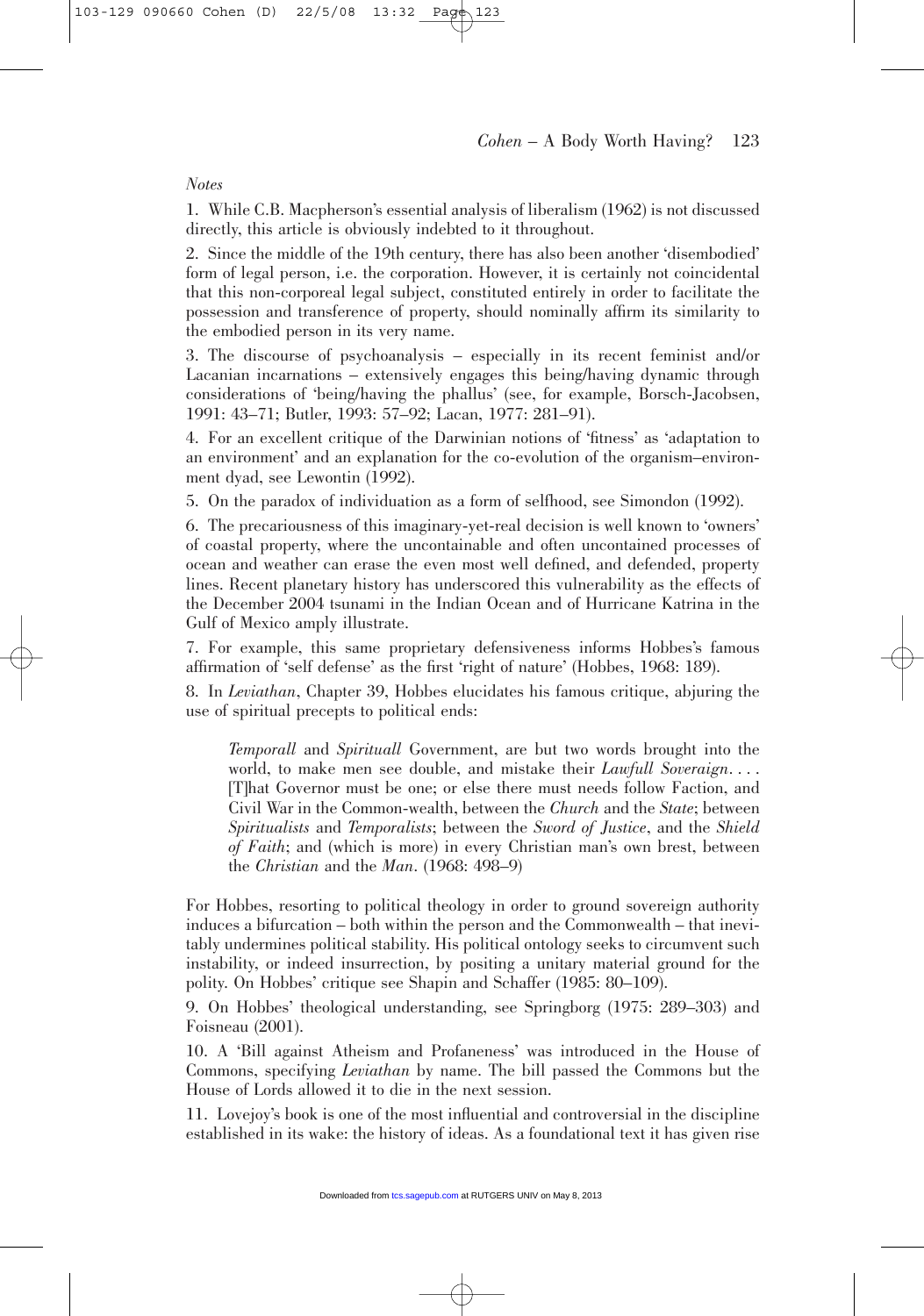to a vast archive of secondary literature too extensive to be named here. On Lovejoy's notion of hierarchy and its correspondence to medieval notions of hierarchy, see Mahoney (1987).

12. On Kantorowitcz's paradigm, see Agamben (1998: 91–103).

13. See, for example, Forset (1606). For a genealogy of the metaphor 'body politic' as it underwrites this theo-political paradigm, see Hale (1971).

14. On the body/head distinction, see Cavarero (2002a: 99–120).

15. The full citation underscores the implications of sovereign violence:

The sovereign exercised his right to life only by exercising his right to kill, or by refraining from killing; he evidenced his power over life only through the death he was capable of requiring. The right which was formulated as the 'power of life and death' was in reality the right to *take* life or *let* live. Its symbol, after all, was the sword. Perhaps this juridical form must be referred to a historical type of society in which power was exercised mainly as a means of deduction (*prélèvement*), a subtraction mechanism, a right to appropriate a portion of the wealth, a tax of products, goods and services, labor and blood, levied on the subjects. Power in this instance was essentially a right of seizure: of things, time, bodies, and ultimately life itself; it culminated in the privilege to seize hold of life in order to suppress it. (Foucault, 1980: 136)

16. Citing Forset (1606), Daly comments:

While ... the two houses of parliament had to consent to legislation, it was the king's *le Roi le veult* which actually changed a bill into law. It was *natural enough* to describe this life-giving legal power as an attribute of royal absolutism, another expression of sole superiority. (1978: 232, my emphasis)

17. *Habeas corpus* continues to function as a limiting principle on improper uses of executive authority to incarcerate people as its recent use in the cases of people (illegally?) detained after September 11, 2001, or of prisoners captured in Afghanistan and held by the US military in cages at a base in Guantanamo illustrate (see Butler, 2004: 50–100).

18. Section 39 of the Magna Carta, assented to under duress by King John I in 1215 at Runnymede, reads: 'No freeman shall be taken or imprisoned or disseised or exiled or in any way destroyed, nor will we go upon him nor send upon him, except by lawful judgment of his peers or by the law of the land.'

19. Not surprisingly, Charles II and his allies vehemently contested the Act's passage. The Act, in various versions, was introduced repeatedly between 1668 and 1679 before its final passage. For a thorough account of this process, see Nutting (1960).

20. The form of *habeas corpus* had appeared by the 13th century but it did not have either the effect or the intent of the modern notion. Initially used to negotiate the competing jurisdictions of different courts, it was only during the late Tudor period that it began to be used to redress discretionary imprisonment. For a history of the concept, see Sharpe (1989).

21. *Modern History Sourcebook*: www.constitution.org/eng/habcorpa.html (accessed 13 April 2008).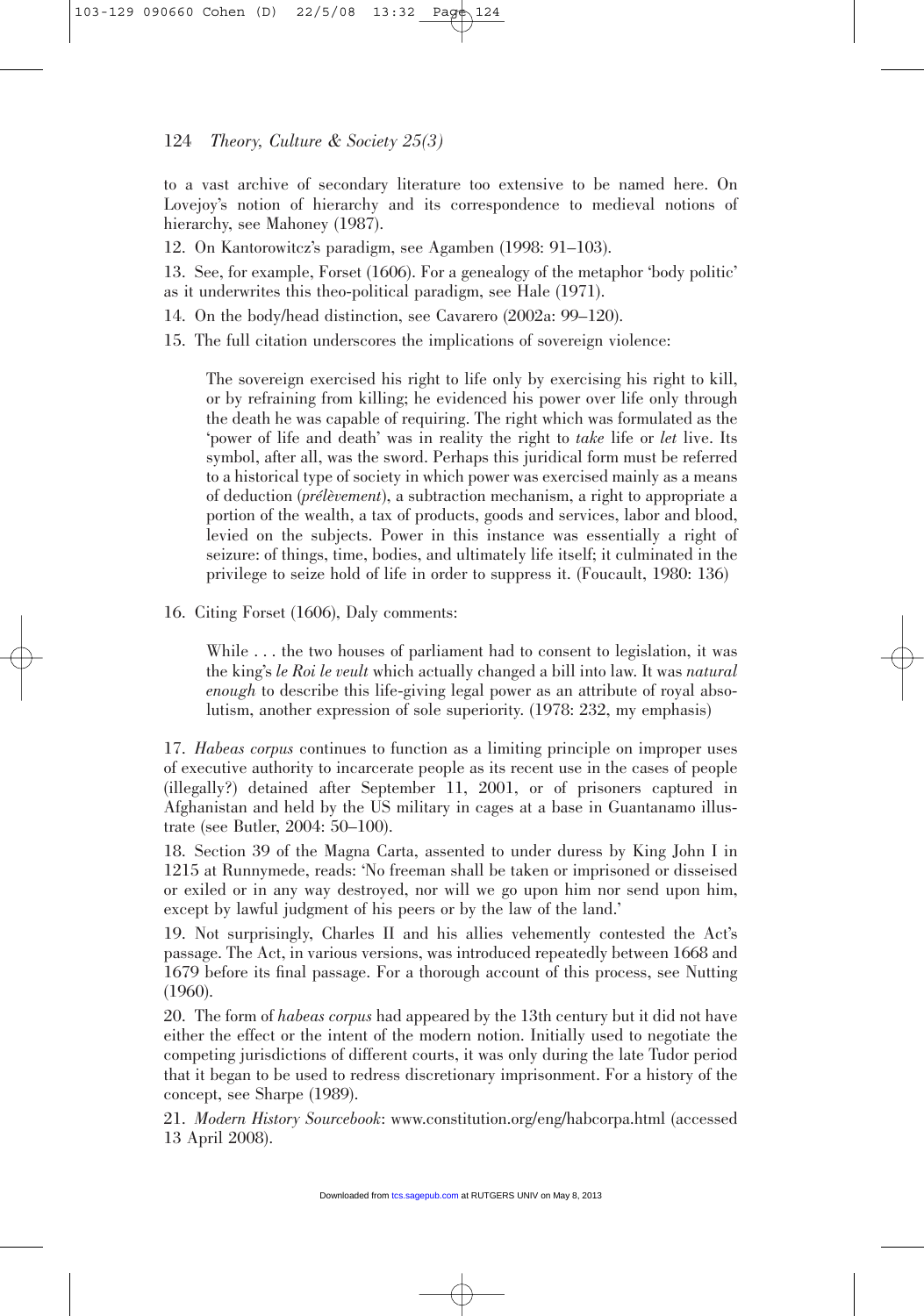22. Thanks to Livia Tenzer for her Latin expertise.

23. On the significance of the 'plane of immanence' for the critical articulation of modernity, see Hardt and Negri (2002: 70–74).

24. On the suspension of *habeas corpus*, see Crawford (1915). On the 'state of exception' more generally, see Agamben (2003).

25. This formulation echoes Derrida (1992).

26. Theories of violence and statehood often derive the early modern establishment of the state and religion as two distinct domains or powers from the state's consolidation of its monopoly on the legitimate use of violence. For an excellent survey and critique of this literature, see Cavanaugh (1995).

27. In a single unsupported sentence Marcel Mauss placed the idea of bodily self possession at an even earlier historical moment: 'Old Germanic law still distinguished between [the slave] and the free man, *Leibeigen*, proprietor of his own body' (1979: 81). While I am not an expert and can venture no guess as to Mauss's sources for this assertion, *Liebeigen*, which could literally translate as 'own body', actually seems to have referred to serfs, peons or bondsmen. Thus, I am not sure that this is the sense of 'proprietor of his own body' that has carried over into the formations of liberal personhood.

28. Locke acknowledges his fulfillment of Molyneux's request in a letter to him in August 1693 (see Allison, 1966: 41–2).

29. Philosophers have been arguing about Locke's ideas since the minute they were published and probably even before. During the 18th century, Leibniz (in *New Essays Concerning Human Understanding*) and Hume (in *Treatise of Human Nature*) most famously took up Locke's theory of personal identity and refuted various aspects of it more or less successfully. More recently Derek Parfit's *Reasons and Persons* has unleashed a riot of philosophical writing for and against the neo-Lockean perspective. The bibliography here is extensive. Two essays that reveal the tenor of these polemics are Atkins (2000) and Noonan (1998).

30. This is not to say that Descartes had no regard for the living organism, nor that he had no appreciation for how corporeality effects the person. In his last work *On the Passions of the Mind* (*Les Passions de l'Ame* [1649]) and in his correspondence with Princess Elizabeth regarding the role of the passions, as well as in his posthumously published text on physiology, *Description of the Human Body*, he attempts to explicate the material dimensions of human life and especially the ways that the passions compounded both body and mind (see Cook, 2002). On Descartes' relation to contemporary medical thought and his own health care, see Shapin (2000), Gorham (1994), Carter (1983) and Londeboom (1979).

31. On Locke's health, see 'John Locke', in *The Internet Encyclopedia of Philosophy*, http: //www.utm.edu/research/iep/l/locke.htm and 'John Locke', *The Stanford Encyclopedia of Philosophy*, http: //plato.stanford.edu/entries/locke/.

32. See Paulo Virno's discussion of 'labor-power' as embodied potential (2004: 81–4).

33. Judith Butler evokes a similar conceit with her title *Bodies that Matter* (1993).

34. For an excellent discussion that considers the historical emergence of 'human nature' as a segue between theological and social forms of determinism, i.e. between 'fate' and 'society', see Poovey (2002).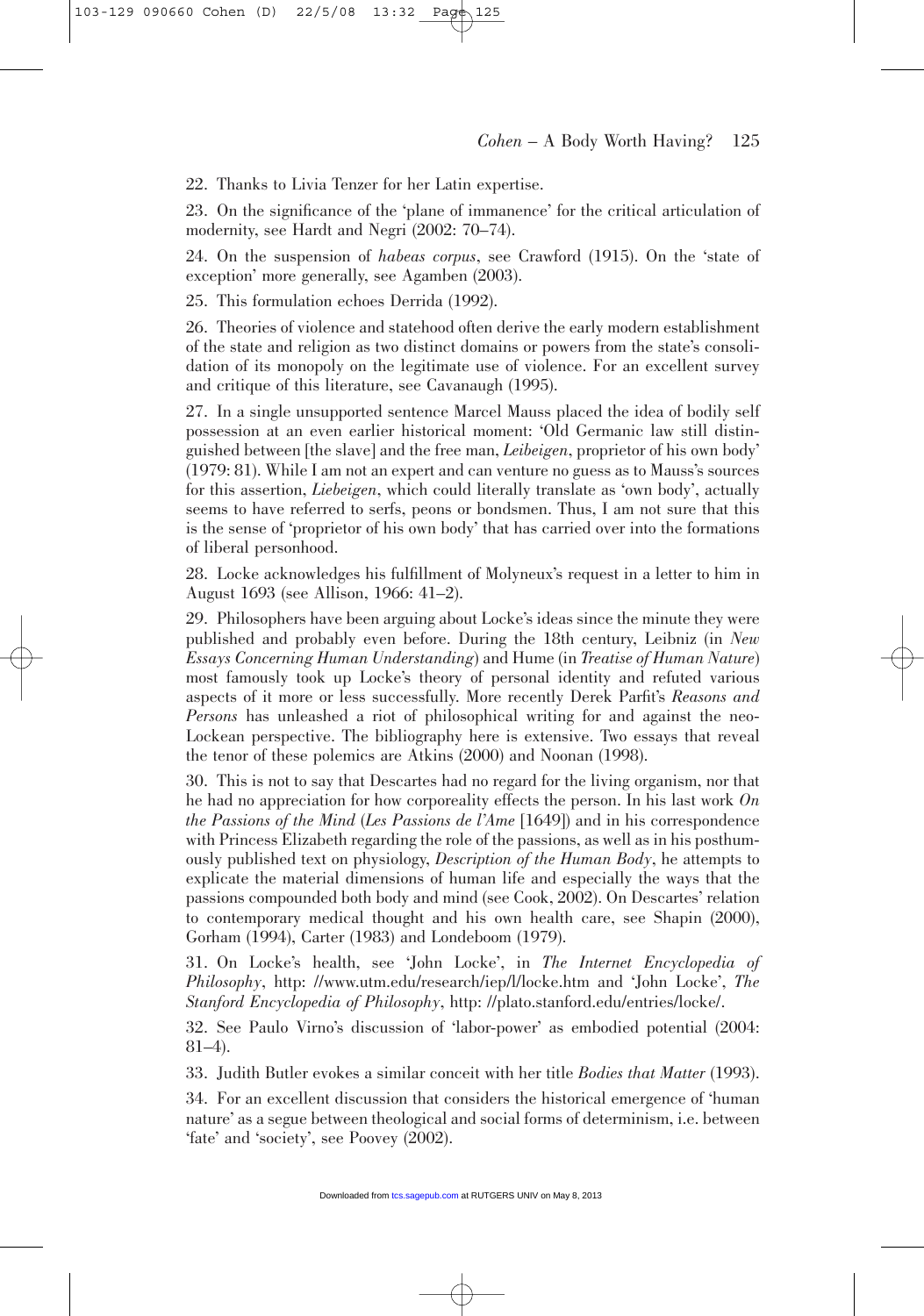35. The translation of Agamben's idiom varies. For a commentary on this problem, see the translators' note in Agamben (2000: 142).

36. The idiom 'un-human' derives from Donna Haraway (1992) in contrast to the use of 'non-human' preferred by Bruno Latour (1993).

37. Using a figure that is simultaneously botanical and surgical, Lacan describes this self splitting as 'a certain dehiscence at the heart of the subject' (1977: 4).

38. For Agamben, the pivotal role played by *habeas corpus* appears accidental:

The fact that, of all the various jurisdictional regulations concerned with the protection of individual freedom, it was habeas corpus that assumed the form of law and thus became inseparable from the history of Western democracy *is surely due to mere circumstance*. (Agamben, 1998: 124, my emphasis)

What I have tried to argue here is that the 'mere circumstance' to which Agamben alludes is in fact quite significant in so far as it encompasses political theology's role in legitimating monarchal sovereignty to which 'the body' comes to serve as a mundane critique.

39. It is certainly no coincidence that when Louis Althusser wanted to illustrate the working of ideology as the interpellation of the 'subject' before the 'Subject', he invoked Christian theology as the paradigmatic example (1971: 178–83).

40. Donna Haraway, for one, has repeatedly turned to science fiction as an imaginative repertoire for precisely this reason (see, for example, Haraway, 1991, 1992).

#### *References*

Agamben, G. (1998) *Homo Sacer: Sovereign Power and Bare Life*, trans. D. Heller-Roazen. Stanford, CA: Stanford University Press.

Agamben, G. (2000) *Means Without End: Notes on Politics*, trans. V. Binetti and C. Casarino. Minneapolis: University of Minnesota Press.

Agamben, G. (2003) *L'État d'exception: Homo Sacer II*, trans. J. Gayraud. Paris: Éditions de Seuil.

Allison, H. (1966) 'Locke's Theory of Personal Identity: A Re-Examination', *Journal of the History of Ideas* 27(1): 41–58.

Althusser, L. (1971) 'Ideology and Ideological State Apparatuses', pp. 127–86 in *Lenin and Philosophy*, trans. B. Brewster. London: Verso.

Armstrong, J. (1996) 'Sharing One Skin: Okanagan Community', in J. Mander and E. Goldsmith (eds) *The Case Against the Global Economy and For a Turn Toward the Local*. San Francisco: Sierra Club Books.

Atkins, K. (2000) 'Personal Identity and the Importance of One's Own Body', *International Journal of Philosophical Studies* 8(3): 329–49.

Bataille, G. (1989) *Theory of Religion*. New York: Zone.

Borsch-Jacobsen, M. (1991) *Lacan: The Absolute Master*, trans. D. Brick. Stanford, CA: Stanford University Press.

Brown, W. (1995) *States of Injury: Power and Freedom in Late Modernity*. Princeton, NJ: Princeton University Press.

Burgess, G. (1992) 'The Divine Right of Kings Reconsidered', *English Historical Review* 107(425): 837–61.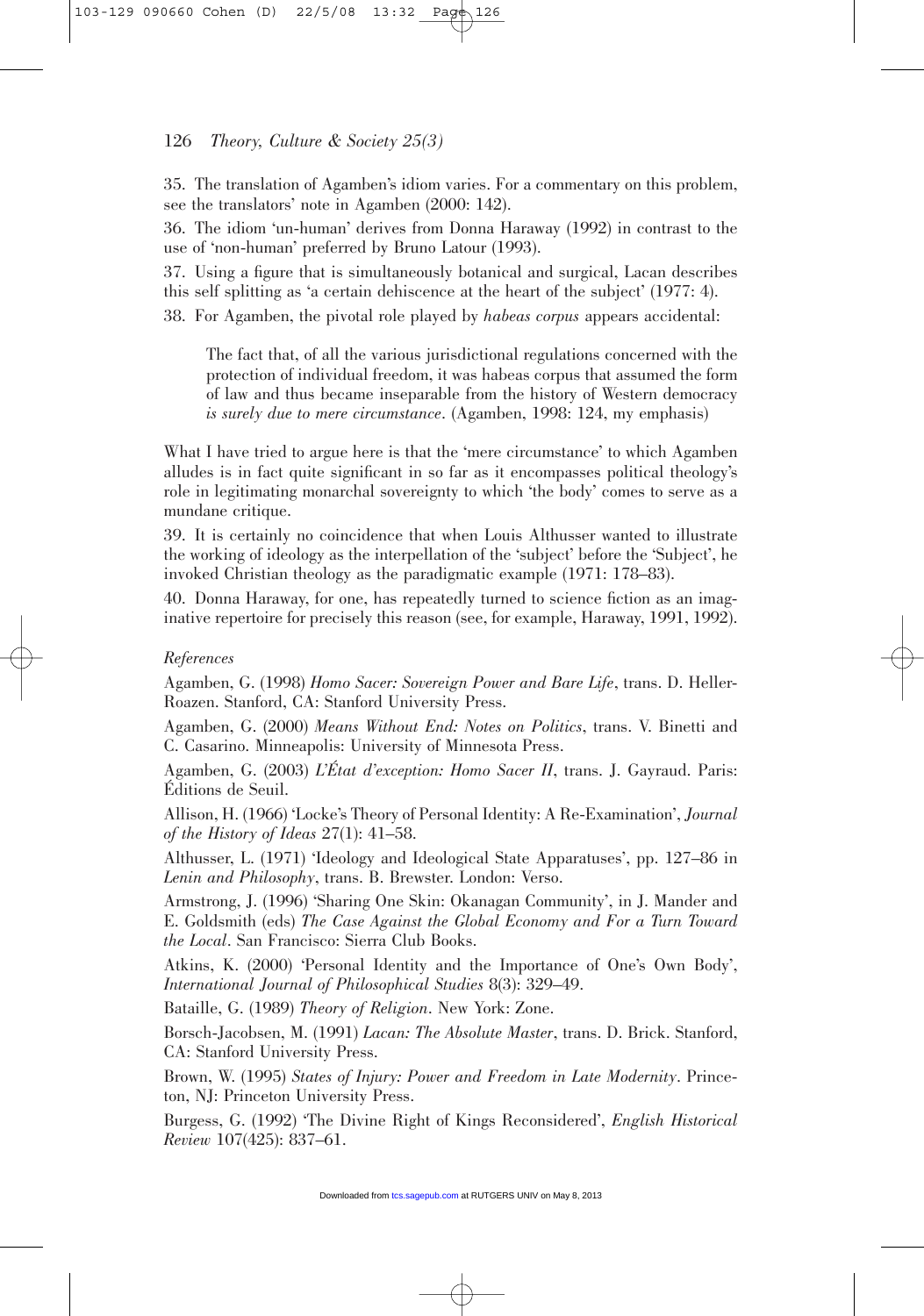Butler, J. (1993) *Bodies that Matter: On the Discursive Limits of 'Sex'*. New York: Routledge.

Butler, J. (2004) *Precarious Life: The Powers of Mourning and Violence*. London: Verso.

Bynum, C.W. (1996) *The Resurrection of the Body in Western Christianity, 200–1336*. New York: Columbia University Press.

Carter, R. (1983) *Descartes' Medical Philosophy*. Baltimore, MD: Johns Hopkins University Press.

Cavanaugh, W. (1995) '"A Fire Strong Enough to Consume the House": The Wars of Religion and the Rise of the State', *Modern Theology* 11(4): 396–420.

Cavarero, A. (2002a) *Stately Bodies: Literature, Philosophy and the Question of Gender*, trans. R. de Lucca and D. Shemek. Ann Arbor: University of Michigan Press.

Cavarero, A. (2002b) 'Who Engenders Politics?', in G. Parati and R. West (eds) *Italian Feminist Theory and Practice: Equality and Sexual Difference*. London: Associated University Presses.

Coleman, W. (2000) 'The Significance of John Locke's Medical Studies for His Economic Thought', *History of Political Economy* 32(4): 711–31.

Cook, H. (2002) 'Body and Passions: Materialism and the Early Modern State', *Osiris* 17(1): 25–48.

Crawford, C. (1915) 'The Suspension of the Habeas Corpus Act and the Revolution of 1689', *English Historical Review* 30(120): 613–30.

Daly, J. (1978) 'The Idea of Absolute Monarchy in Seventeenth-century England', *Historical Journal* 21(2): 227–50.

Derrida, J. (1992) 'Force of Law: The "Mystical Foundation of Authority"', in D. Cornell, M. Rosenfeld and D.G. Carlson (eds) *Deconstruction and the Possibility of Justice*. New York: Routledge.

Dewhurst, K. (1962) 'A Review of John Locke's Research in Social and Preventative Medicine', *Bulletin of the History of Medicine* 36(4): 317–40.

Dewhurst, K. (1963) *John Locke, 1632–1704, Physician and Philosopher; a medical biography, with an edition of the medical notes in his journals*. London: Wellcome Historical Medical Library.

Foisneau, L. (2001) *Hobbes et la toute puissance de Dieu*. Paris: Presses Universitaires de France.

Forset, E. (1606) *A Comparative Discourse of the Bodies Natural and Politique, Wherein Out of the Principles of Nature, is set forth the true forme of a Commonweale . . .* London: Printed for John Bill.

Foucault, M. (1980) *The History of Sexuality*, *Vol. 1*, trans. R. Hurley. New York: Vintage.

Foucault, M. (1997) *'Society Must Be Defended'*, trans. D. Macey. New York: Picador.

Gorham, G. (1994) 'Mind–Body Dualism and the Harvey–Descartes Controversy', *Journal of the History of Ideas* 55(2): 211–34.

Guy, J.A. (1982) 'The Origins of the Petition of Right Reconsidered', *The Historical Journal* 25(2): 289–312.

Hale, D. (1971) *The Body Politic: A Political Metaphor in Renaissance English Literature*. The Hague: Mouton.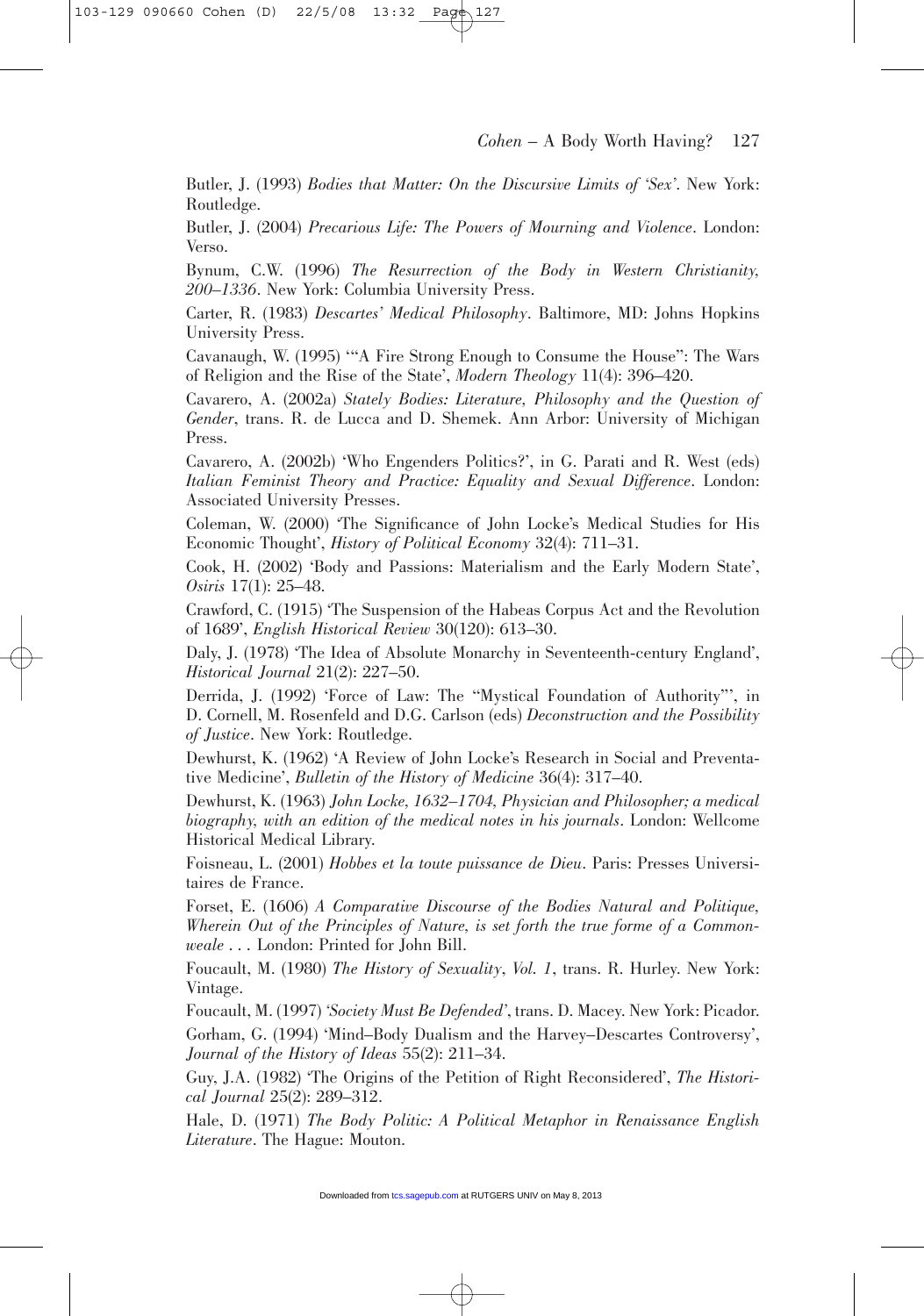Haraway, D. (1991) 'A Manifesto for Cyborgs', pp. 190–233 in *Simians, Cyborgs, and Women: The Reinvention of Nature*. New York: Routledge.

Haraway, D. (1992) 'The Promise of Monsters: A Regenerative Politics for In/ Appropriated Others', pp. 292–337 in L. Grossberg, C. Nelson and P.A. Treichler (eds) *Cultural Studies*. New York: Routledge.

Hardt, M. and A. Negri (2002) *Empire*. Cambridge, MA: Harvard University Press.

Hobbes, T. (1968) *Leviathan*, edited by C.B. Macpherson. New York: Penguin.

James I (1609) 'A Speech to the Lords and Commons of the Parliament at White-Hall, on Wednesday the XXI of March, Anno. 1609', in Burgess (1992: 848).

Kantorowicz, E.H. (1957) *The King's Two Bodies: A Study in Mediaeval Political Theology*. Princeton, NJ: Princeton University Press.

Lacan, J. (1977) *Écrits*, trans. A. Sheridan. New York: Norton.

Latour, B. (1993) *We Have Never Been Modern*, trans. C. Porter. Cambridge, MA: Harvard University Press.

Lewontin, R.C. (1992) *Biology as Ideology: The Doctrine of DNA*. New York: HarperCollins.

Locke, J. (1694) *An Essay Concerning Human Understanding*, 2nd edn. London: Thomas Dring and Samuel Manship.

Locke, J. (1764) *Two Treatises of Government*, edited by T. Hollis. URL (consulted 26 January 2007): oll.libertyfund.org/Texts/Locke0154/TwoTreatises/0057\_Bk.html Londeboom, G. (1979) *Descartes and Medicine*. Amsterdam: Rodopi.

Lovejoy, A.O. (1936) *The Great Chain of Being: A Study of the History of an Idea*. Cambridge, MA: Harvard University Press.

Macpherson, C.B. (1962) *The Political Theory of Possessive Individualism: Hobbes to Locke*. Oxford: Clarendon Press.

Mahoney, E.P. (1987) 'Lovejoy and the Hierarchy of Being', *Journal of the History of Ideas* 48(2): 211–30.

Margulis, L. (1970) *Origin of Eukaryotic Cells*. New Haven, CT: Yale University Press.

Margulis, L. (1981) *Symbiosis in Cell Evolution: Life and its Environment on the Early Earth*. San Francisco: W.H. Freeman.

Margulis, L. and D. Sagan (1986) *Origins of Sex: Three Billion Years of Genetic Recombination*. New Haven, CT: Yale University Press.

Margulis, L. and D. Sagan (1997) *Slanted Truths: Essays on Gaia, Symbiosis, and Evolution*. New York: Copernicus.

Margulis, L. and D. Sagan (2002) *Acquiring Genomes: A Theory of the Origins of Species*. New York: Basic Books.

Mauss, M. (1979) 'A Category of the Human Mind: The Notion of Person, the Notion of "Self"', pp. 57–94 in *Sociology and Psychology*, trans. B. Brewster. London: Routledge and Kegan Paul.

Milton, J.R. (1998) 'Laws of Nature', in D. Garber and M. Ayers (eds) *The Cambridge History of Seventeenth-century Philosophy*. New York: Cambridge University Press.